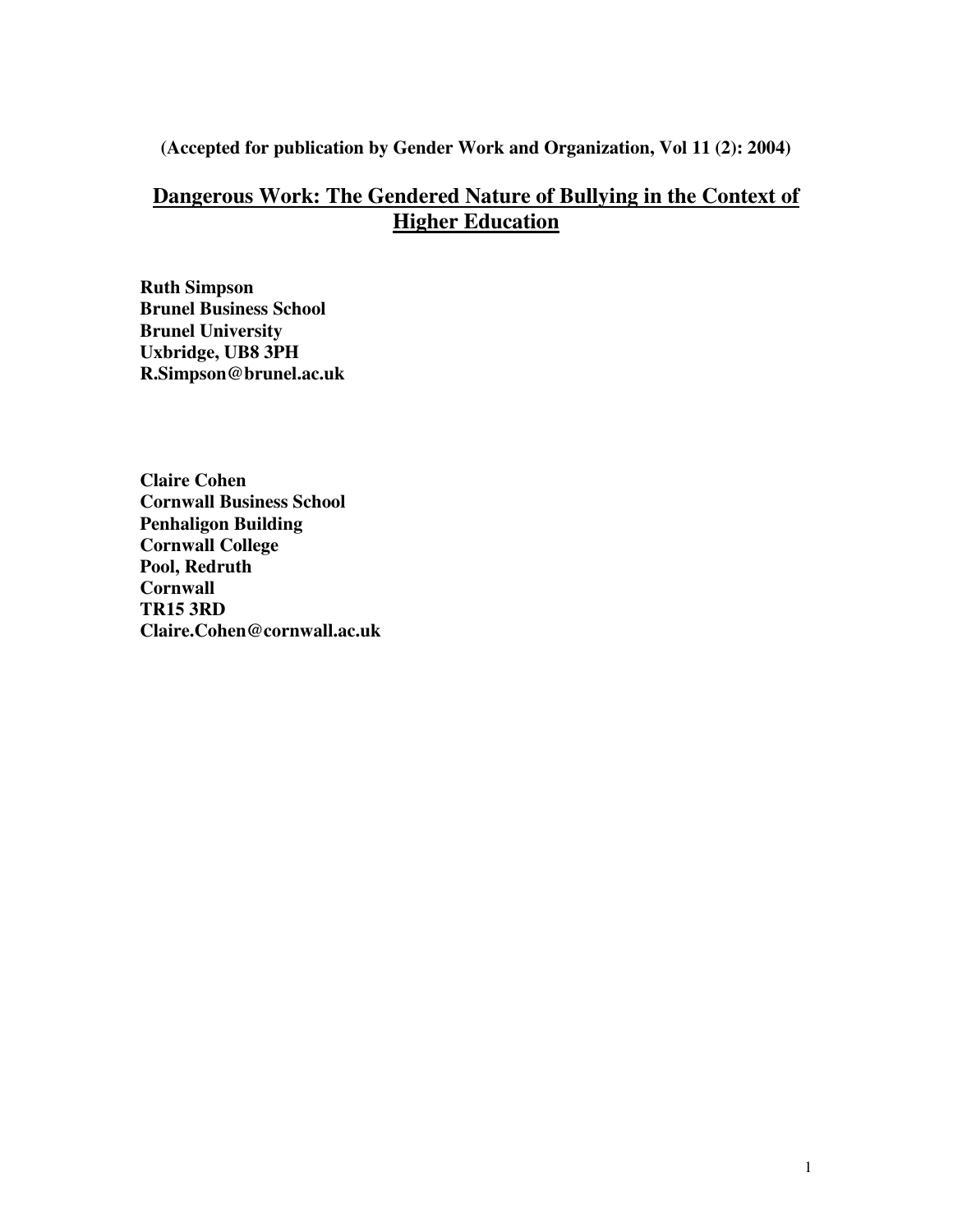# **Dangerous Work: The Gendered Nature of Bullying in the Context of Higher Education**

### **Abstract**

This paper discusses results from a research project which set out to investigate gender differences in the nature and experience of bullying within the higher education sector. Gender differences emerged in the form and perception of bullying as well as in target response. Results also indicate that, irrespective of gender, bullies can capture and subvert organizational structures and procedures (official hierarchies, mentoring systems, probationary reviews) to further their abuse of the target and to conceal aggressive intent. These outcomes are discussed in relation to gendered assumptions behind management practices and in relation to the masculinist ethic that underpins many higher education management initiatives. Overall, results indicate that bullying cannot be divorced from gender and that such behaviour needs to be seen in a gendered context.

Key words: bullying, gender, higher education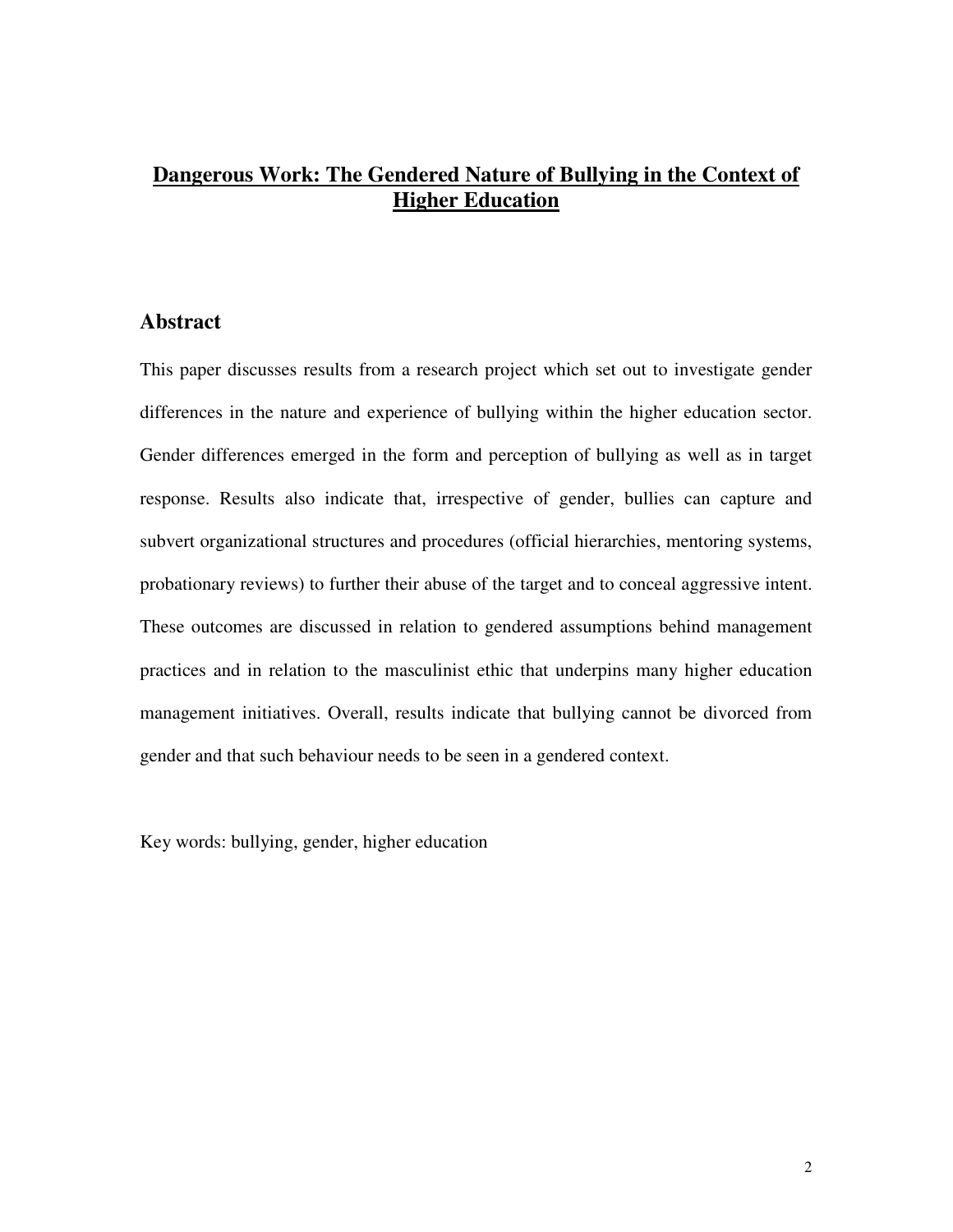### **Introduction**

Over the past decade, workplace bullying has increasingly become the subject of academic and popular interest (McMahon, 2000). This may in part be attributed to the energetic work of those who have experienced workplace bullying (e.g. Field, 1997) and who are determined to address the secrecy that has often surrounded the subject. Other popular or academic writers have attempted to raise awareness of workplace bullying and have recommended measures to overcome it (e.g. Adams, 1992; Carr, 2000). Despite this work, and despite evidence of the pervasiveness of bullying in organizations (Hoel and Cooper, 2000; Rayner, 1997; Quine, 1999) and of the psychological harm suffered by targets of such behaviour (Gutek and Koss, 1993), bullying does not feature regularly in academic literature. Theoretical and conceptual frameworks are consequently underdeveloped. At the same time, while literature on sexual harassment has drawn extensively from feminist theory and has located such behaviour within a broad framework of gendered power relations (e.g. Cockburn, 1991; MacKinnon, 1979), bullying is generally not constructed as gendered (Hearn and Parkin, 2001). Our study, which was located within the context of higher education and backed in part by the Association of University Teachers (AUT), addresses this research gap by exploring the importance of gender in the perception and experience of bullying.

A possible contributor to the underdevelopment of research is the general absence of distinction in the literature between bullying and other forms of workplace harassment and a lack of agreement on the definition of bullying (Rayner et al, 1999). The conflation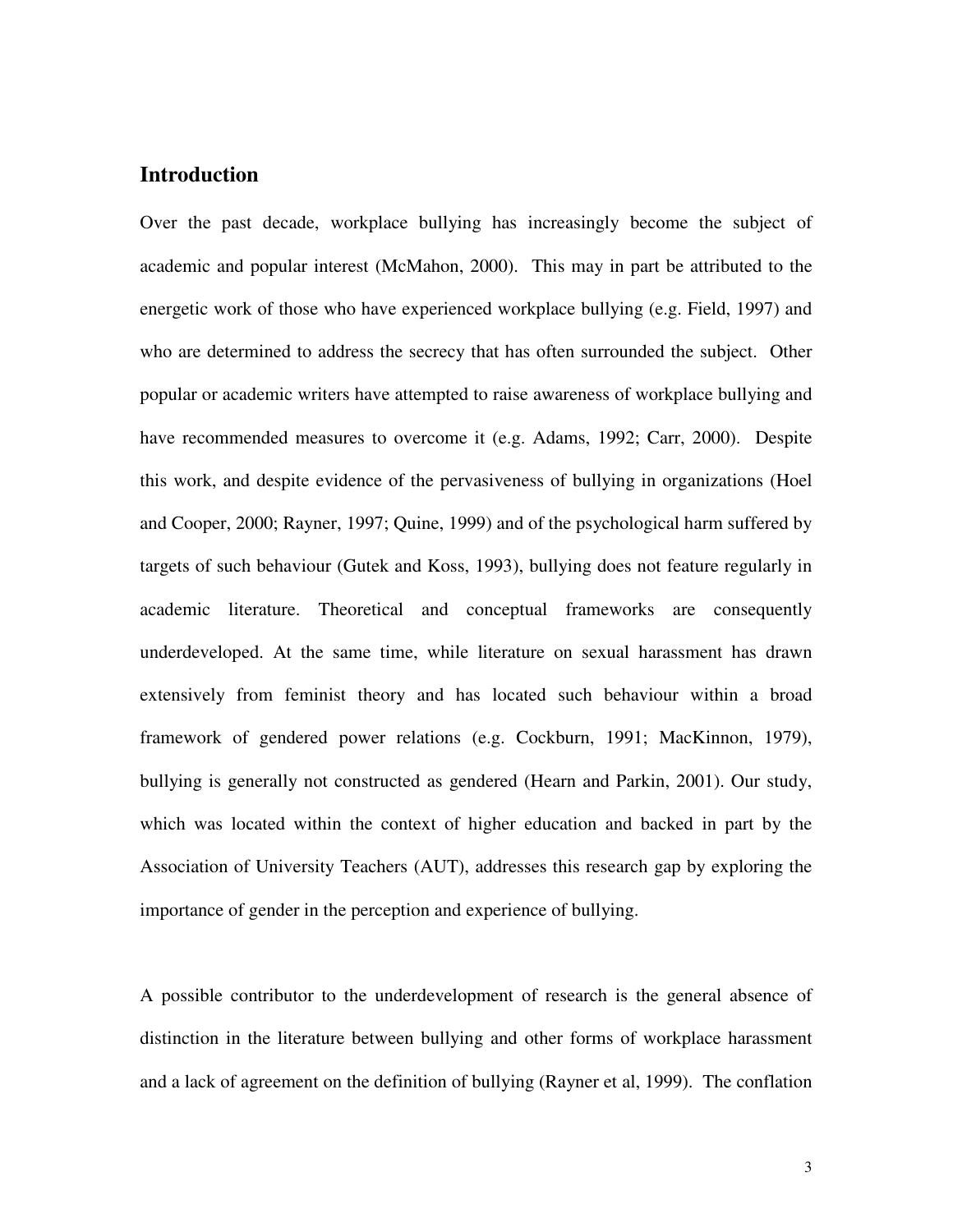of bullying with the more general 'harassment' has tended to hide certain distinctive features that could have inhibited this behaviour from becoming a subject worthy of investigation in its own right. Crawford, for example, prefers to take a broader and simpler definition of workplace bullying as 'an aggressive act and as aspect of violence' (Crawford, 1999:88) thereby subsuming bullying and all forms of workplace harassment or coercion under the umbrella term of 'violence'. Similarly, while recognising certain distinctive features of sexual harassment and bullying, Hearn and Parkin (2001) see both behaviours as forms of organizational 'violation'. However, these broad definitions may fail to capture the complex nature of bullying and the many different tactics used.

In response, some researchers notably McMahon (2000) have attempted to make a distinction between bullying and other types of harassment. McMahon cites Field (1997) and research undertaken by the Manufacturing Science Finance union (1994, 1995) to underline her preferred distinction:

*" … essentially bullying is an abuse of power. Bullying can, but does not always, involve physical violence. It may involve verbal intimidation, the undermining of the victims' professional work and the bully taking credit for other people's work. Harassment, on the other hand, appears … to be orientated at some personal characteristic of the victim… i.e. sexual based on sex, racial based on race and sectarian based on religion."* (McMahon, 2000: 384)

Both harassment and bullying concern unwanted behaviour which causes offence to the targeted individual and which is not justified by the working professional relationship. This behaviour could be considered as harassment when directed against someone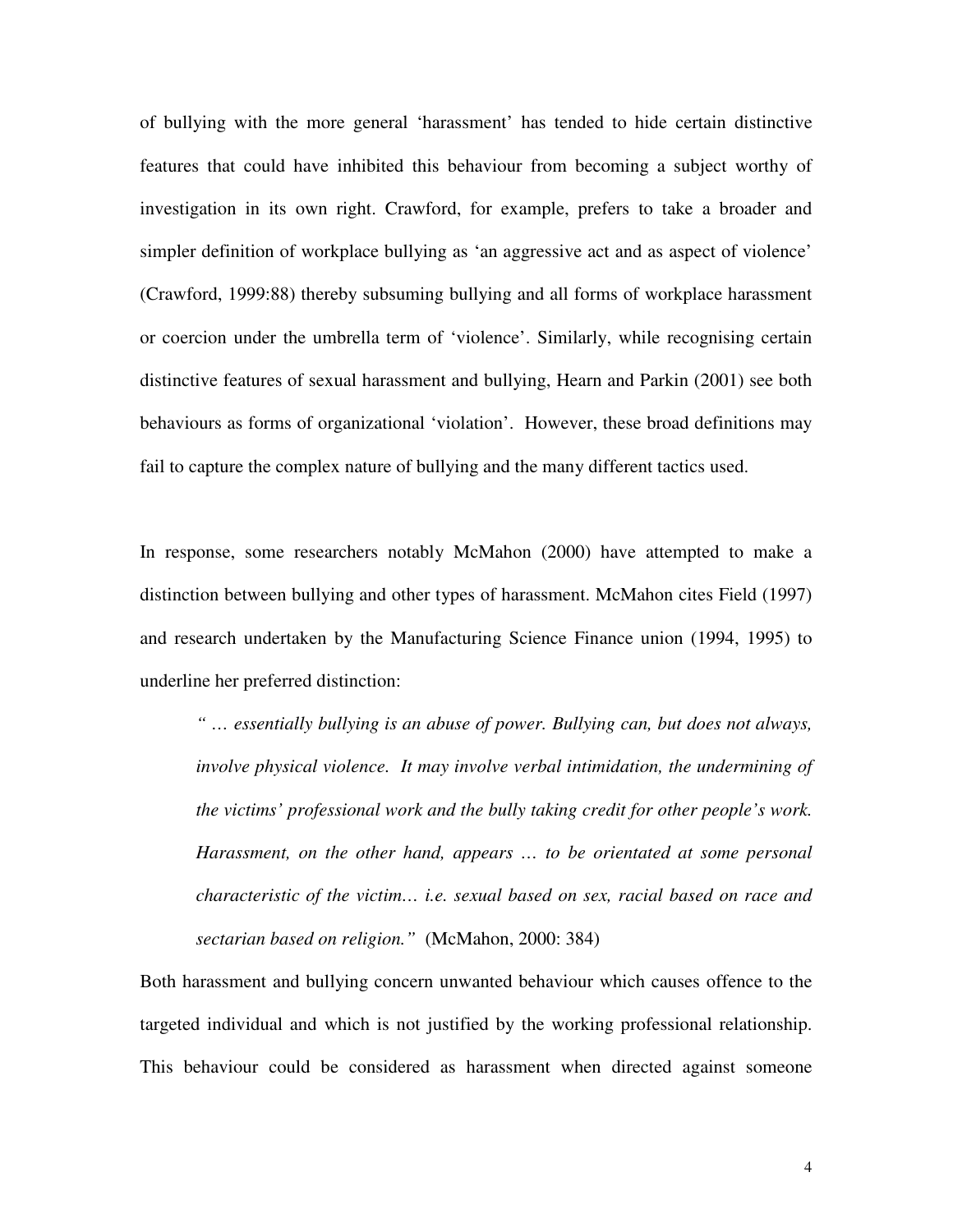because of their race, sex, disability, age, sexual orientation or some other physical group oriented feature. Yet it might be considered as bullying when based on 'individual' factors such as personality traits, work position or levels of competence in the job. Sexual harassment therefore will be oriented towards the gender of the target and may include inappropriate touching, sexist or obscene language, derogatory/sexist jokes, use of pornography and/or sexual advances. As such, sexual harassment may well involve a physical element. Bullying on the other hand is likely to be work oriented (Hearn and Parkin, 2001) and, as Field (1997) suggests, may be psychological, rather than physical, in nature. Bullying therefore may include unfair criticism, being overruled/ignored/isolated, excessive monitoring, plagiarism, being overburdened with work or being subject to unnecessary disciplinary action (BullyOnLine, 1999).

While the above goes some way towards providing a useful distinction between the two forms of behaviour, there are overlaps and interrelationships between them. Both, for example, are likely to involve the abuse of power – though the derivation of such power may vary. Sexual harassment has been seen as being based on gendered power (e.g. Cockburn, 1991; Collinson and Collinson, 1996) so that key organizational contexts may include the position and number of women in the organization. Work on bullying, on the other hand, has tended to locate such behaviour within organizational power (Hearn and Parkin, 2001; Carr, 2000) leading some researchers (e.g. Field 1997) to suggest that bullying is not gender issue. Key contexts for bullying include organizational change, cultures of competition and uncertainty (Hearn and Parkin, 2001; Kerfoot and Whitehead, 1998; Lewis, 1999). However, some harassment may involve bullying behaviour as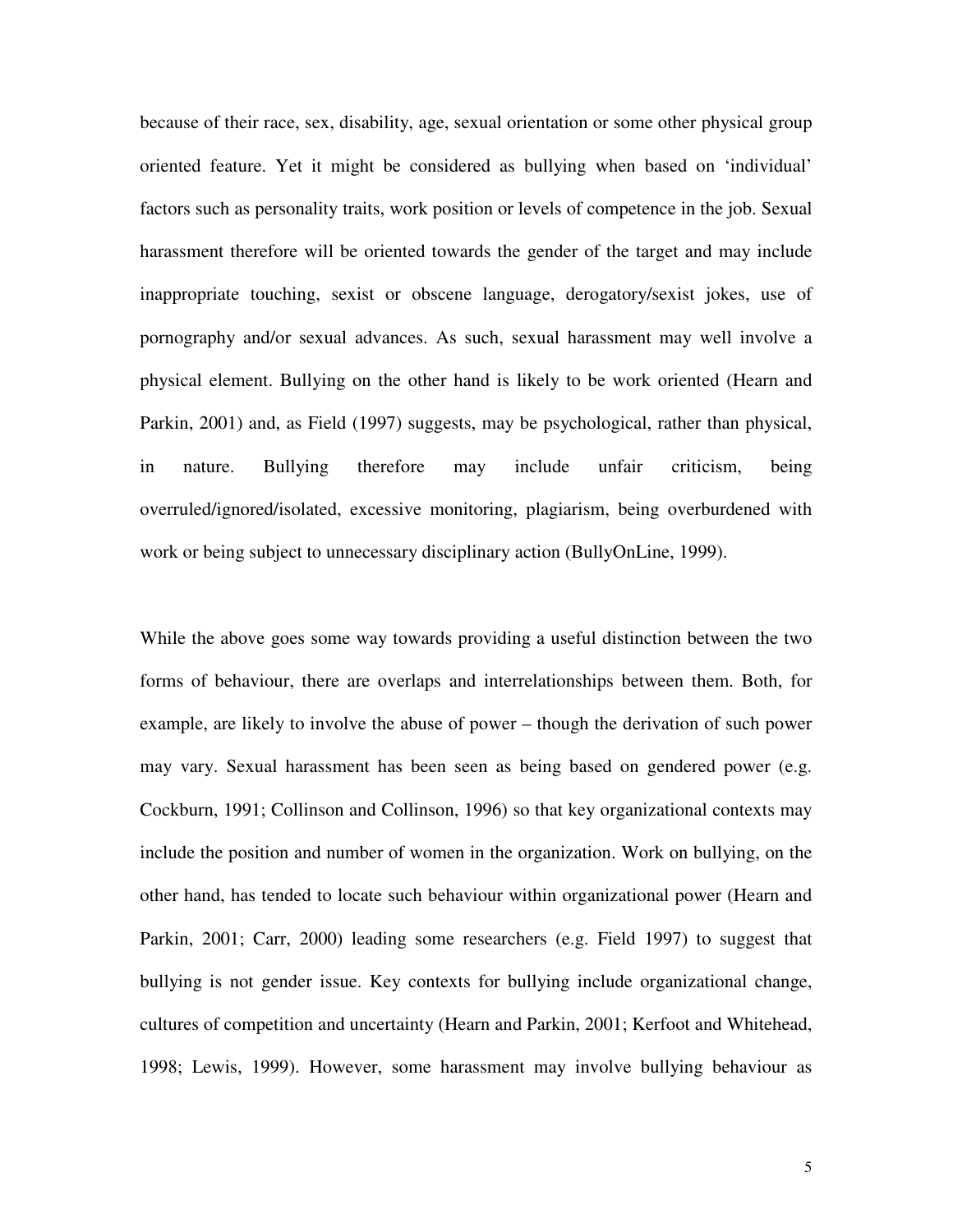described above. Equally, bullying may involve the targeting of some 'personal characteristic' of the victim, such as gender, and therefore include sexual harassment.

Given these overlaps and interrelationships, together with the associated difficulties of drawing a clear line between the two forms of behaviour, it may be more fruitful to claim certain *tendencies* within each rather than focus on attempts to define particular characteristics. For the reasons outlined above, such characteristics are unlikely to be completely categorical and so trigger definitional problems that may be difficult (and unproductive) to resolve. Rather, there may advantages in accepting a degree of overlap while at the same time identifying particular trends within each behaviour type. From the above work on bullying and harassment, the following tendencies emerge:

| located in organizational power                           | located in               |
|-----------------------------------------------------------|--------------------------|
| based on individual characteristics                       | based on g               |
| work oriented                                             | group chan               |
| key organizational contexts:<br>restructuring, downsizing | key organi<br>mix, gende |
| psychological in nature                                   | physical in              |
| examples:                                                 | examples:                |

excessive monitoring,

**Bullying tendencies** Sexual Harassment tendencies

located in gendered power s based on group characteristics group characteristics oriented key organizational contexts: gender mix, gendered hierarchies physical in nature

By identifying tendencies we have moved away from subsuming bullying under harassment so it becomes more visible and worthy of study in its own right. At the same time we have avoided some of the dangers of compartmentalisation, such as a failure to highlight the similarities and interconnections between the two forms of behaviour. The

work overload, unfair criticism, touching, sexual advances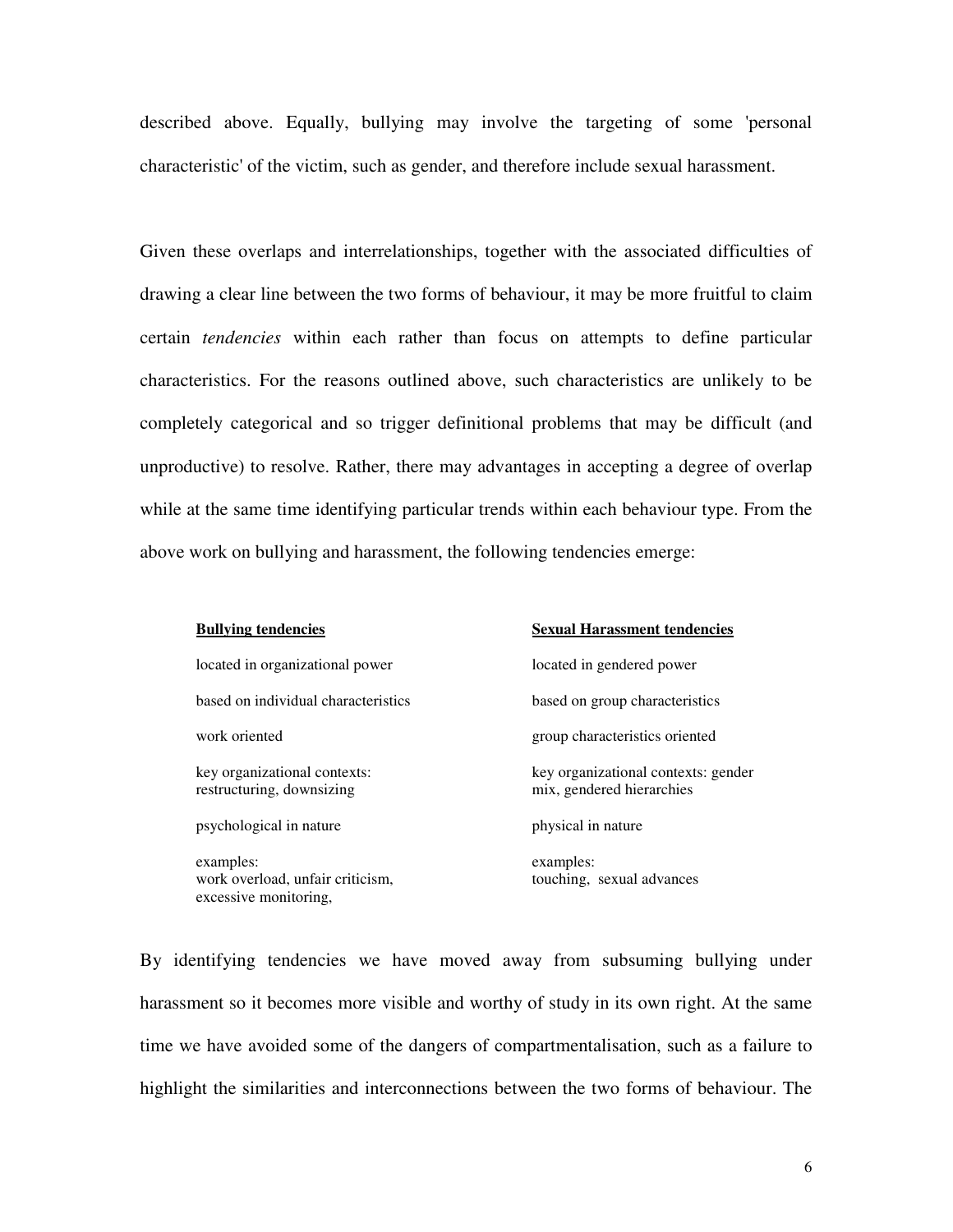nature of these similarities and interconnections (e.g. between organizational and gendered power) will be further explored in this paper.

#### **Previous Research**

By recognising the possibility of interrelationships between harassment and bullying, we can draw on the more extensive harassment literature, as well as on the more limited work on bullying, for potential frameworks and conceptual developments. Such research indicates that both organizational and individual factors are important influences which either inhibit or encourage bullying and harassment behaviour in the workplace (e.g. Lucero, Middleton and Valentine, 2001).

Studies that examine organizational contexts have found the occurrence of such behaviours to be related to power relations and conflicts, uncertainty and change as well as to organizational norms and culture. Thacker and Ferris (1991) and Thacker (1996), for example, see power inequalities and the desire to assert authority and dis-empower the target, as prominent organisational factors that contribute to harassment. With reference to bullying, Carr (2000) and Hearn and Parkin (2001) suggest that an overly competitive culture, excessive workloads and constant change can lead to a negative work environment that may harbour bullying behaviour. Similarly, Kerfoot and Whitehead (1998) and Lewis (1999), examining the further education sector, see intensified and uncertain work conditions, now typified in new organizational forms, as underlying factors in oppression and bullying. In a different vein, Brown (1997) discusses the 'narcissistic organization' whereby the need to preserve organizational self-esteem leads to a distorted view of negative situations and the likelihood that aggressive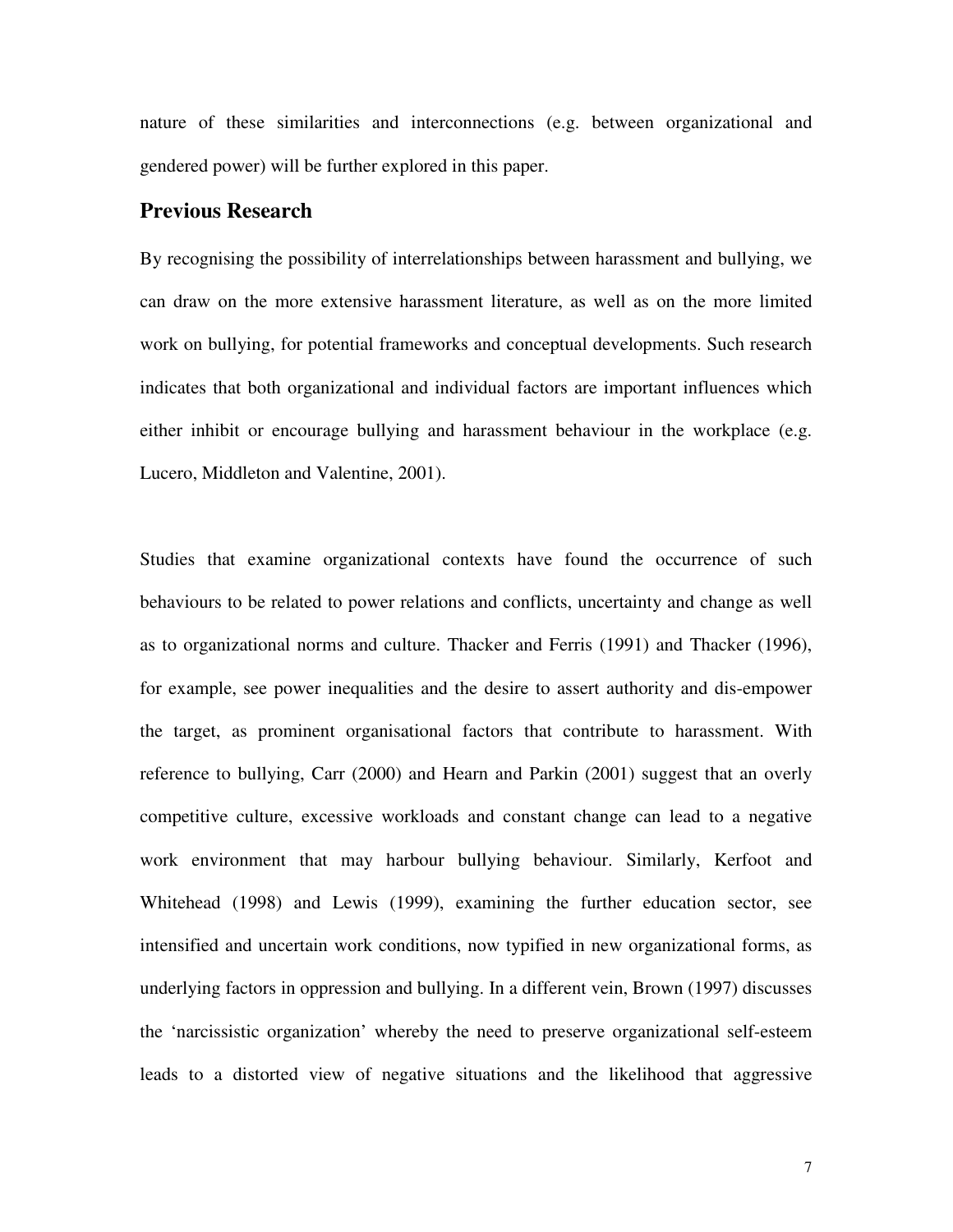behaviour goes unrecognised or challenged, while Gabriel (1998) suggests that insults, a common form of bullying, are part of an organizational political process that establishes lines of domination and subordination as well as grades of status and power.

Other work makes links between organizational contexts and individual predispositions. Drawing on literature on coercion, communication, cognition and learning, and referring specifically to harassment, O'Leary-Kelly et al (2000) see harassers as decision makers who choose particular behaviours in order to reach 'some valued personal goal' and where such behaviour is supported within specific organizational contexts. Aggression may be exhibited because the actor has learned that it feels good (an emotion goal) or prompted because of a perceived injustice such as the belief that a female co-worker is violating traditional sex-role expectations, a situation that is seen to demand retribution (an instrumental goal). The authors hypothesise that the choice of harassing behaviour, and the target's response, are influenced by social conditions and situational factors such as the organisational culture, organizational norms and disciplinary systems. For example, conditions in the work environment may encourage dehumanisation of certain groups or individuals or a non-perception of the harm of harassment (also see Bowes-Sperry and Powell, 1998). Similarly, other research (Knapp et al, 1997; Seligman, 1974; Weiner, 1983, 1985; Thacker, 1992; Tedeschi and Felson, 1994) has demonstrated that a target's response to harassment, such as passivity rather than complaint, is affected by the social and organizational conditions under which the harassment takes place. Targets are less likely to complain, and the harassment to continue, if the harasser has organizational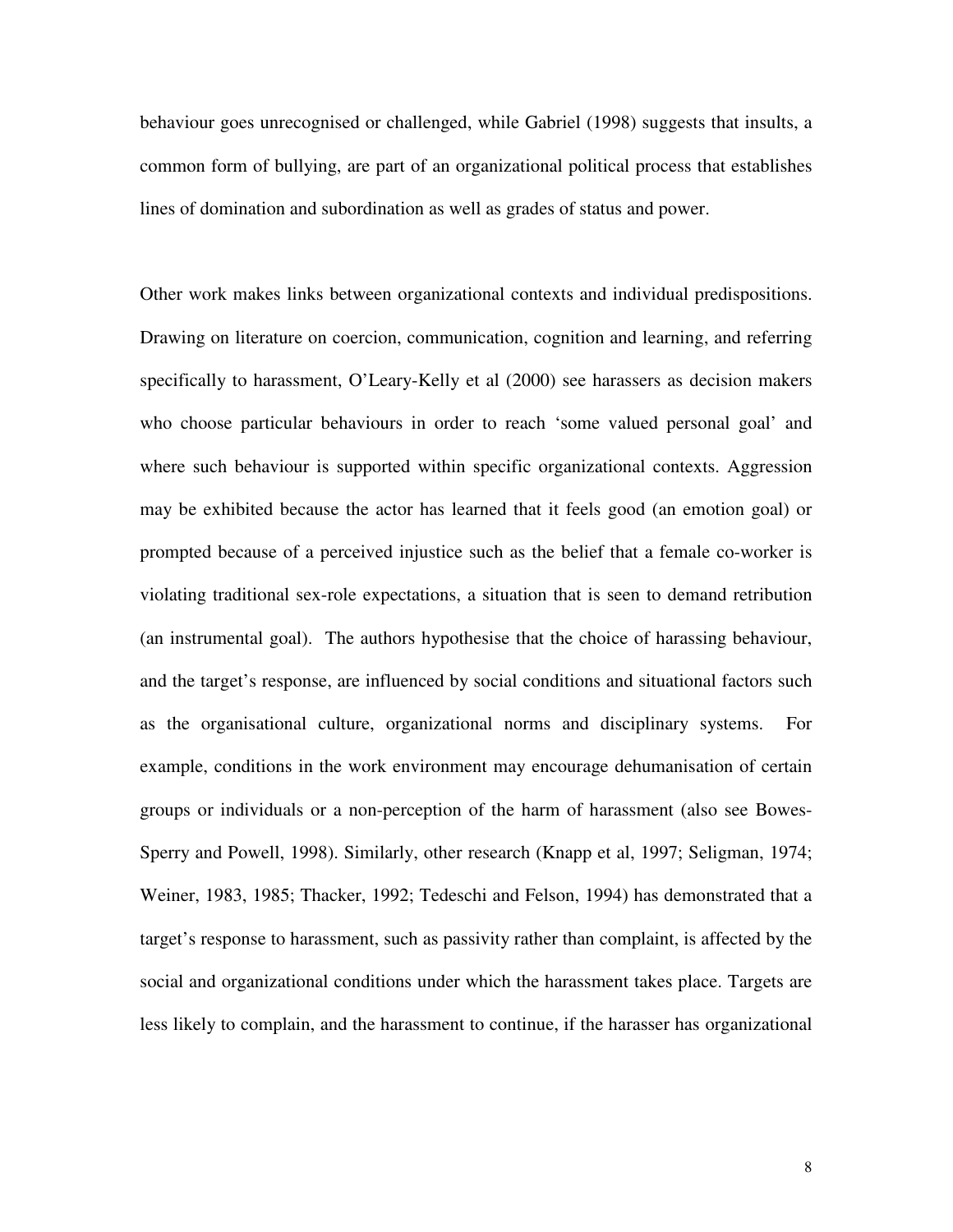power, if the target has traditional sex role attitudes and if previous complaints or resistance have met with little organizational support.

The above studies imply a probable difference in the way that the genders perceive, experience and respond to an organisation's social conditions, since it is acknowledged that women tend to occupy less powerful positions in organizations than men. Burns (1995) and Pryor and Day (1988) suggest gender related differences exist in the perceptions of and responses to sexual harassment on the grounds that men have a broader definition of appropriate socio-sexual behaviour and that perceived or real powerlessness on the part of women militates against direct action to stop the behaviour. For example, Collinson and Collinson (1996), in a study of sales staff in an insurance company, found that sexual harassment of women was seen by many men as 'just a bit of fun' and a normal part of working life. The same study concluded that women pioneers, working in male dominated organizations, are more likely to experience sexual harassment and that harassment of women is likely to take more extensive and aggressive forms in male dominated than in more traditional forms of female employment. Similarly, Barling et al (1996) suggests that while women minority workers are more likely to suffer harassment, they are less likely to report bullying or harassment behaviour.

On a more sociological level, and with a specific focus on sexual harassment, Lengnick-Hall (1995) discusses several theoretical gender based approaches. The gender approach sees sexual harassment as a likely outcome of interactions between men and women at

9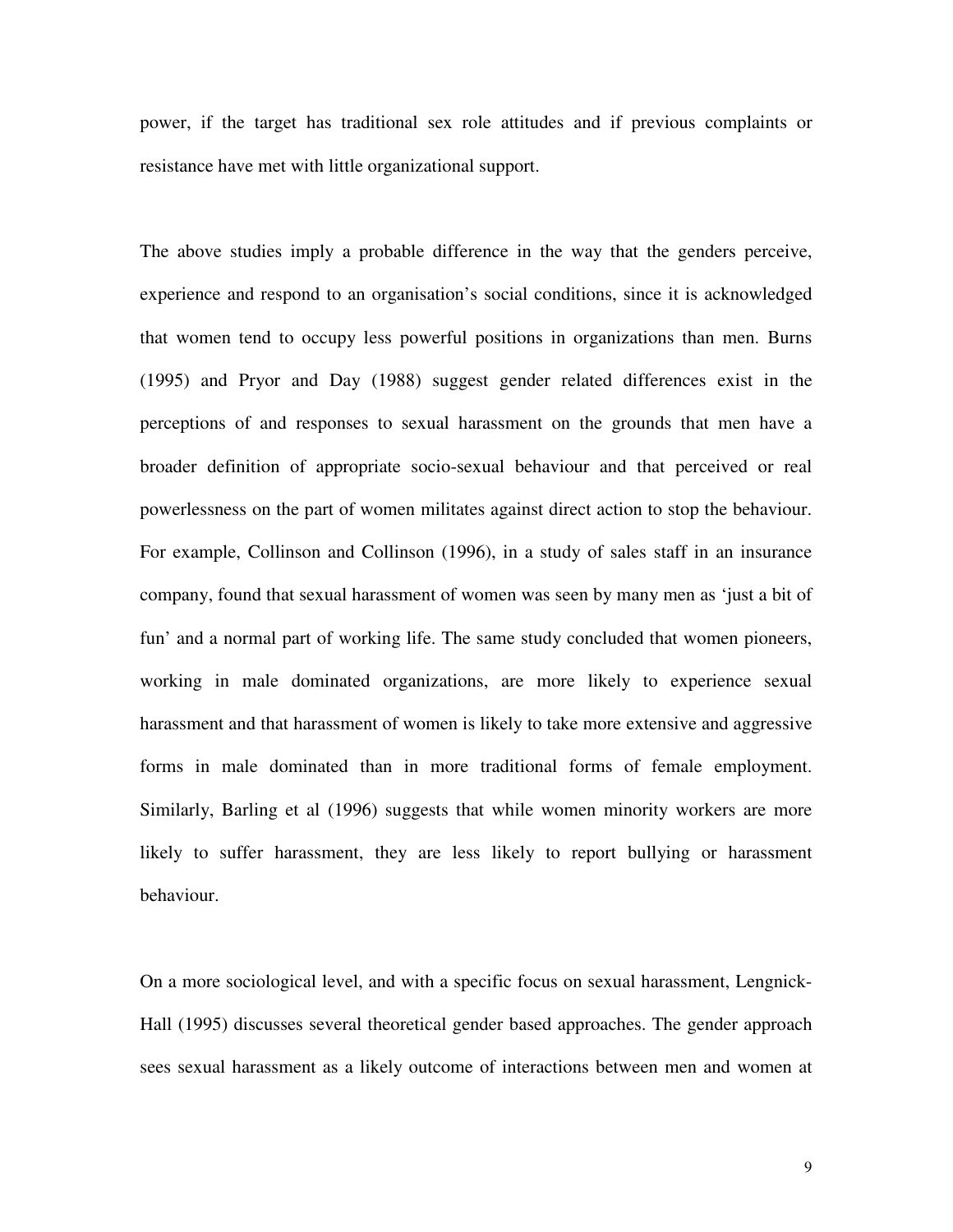work as exemplified by the contact hypothesis. This suggests that the greater the work related contact between men and women, the more sexualised the work environment and the greater the frequency of harassment. The role approach, as exemplified in the sex role spillover theory (Gutek and Morasch, 1982), sees sexual harassment as resulting from inappropriate carry-over of sex based behavioural expectations (e.g. the perception of women as wives and lovers) into the organization. Finally the power approach frames sexual harassment as a mechanism for maintaining economic and political superiority of men over women. Gutek (1985) for example sees sexual harassment as an attempt by men to secure their dominant position by emphasising the 'woman-ness' of their female co-workers and subordinates; and Summers et al (1989) suggest that sexual harassment may reflect men's attempts to present a strong masculine identity and strong social power at work. This view is supported by Cockburn (1991) who argues that sexual harassment is a male intervention for the assertion of power and a warning to women 'intruders' into the workplace.

Such issues of power, control and change are particularly pertinent to higher education. Commenting on the rise of bullying in the sector, Lewis (1999), for example, found a general agreement amongst higher education employees that "the increasing pressure on public sector organisations" (Lewis, 1999: 108) was to blame. Pressures on management were then passed 'down the line' to all members of staff, contributing to an 'academic machismo' (Brewis and Grey, 1994) as academic and support staff struggle to meet demands for increased efficiency. Contributory factors also included the increasing presence of short-term and temporary contracts, a power imbalance between managers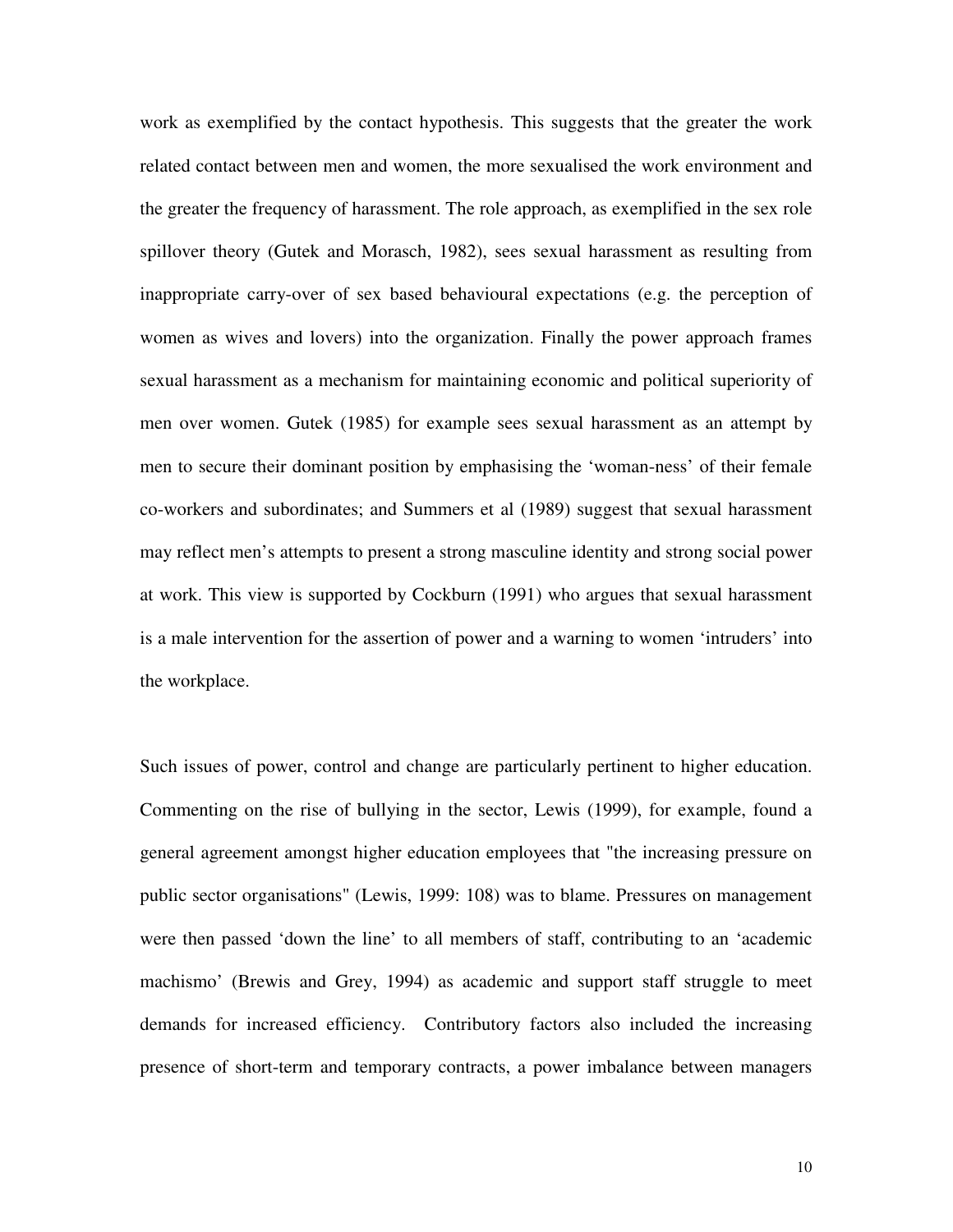and academics, and a lack of well-trained senior and middle managers. Various articles and reports, most notably the Bett Report (2000), support Lewis's contention that UK institutions of higher education are, structurally and organisationally, arenas of considerable and increasing inequalities in terms of pay, contractual arrangements, conditions of work and hierarchical position. Part of this inequality is based on gender: women occupy one third of all UK academic posts and less than one tenth of senior positions (HESA, 1999/2000). They have also been concentrated in less secure posts, often on teaching or research- only contracts and paid, on average, less than their male colleagues (AUT, 2000).

# **Project Aims**

Against this background, the overall aim of the research project was to investigate the nature and experience of bullying within the higher education sector and to explore differences by gender. A further focus was on how organizational contexts may have contributed to the bullying that was taking place. The project had the following specific objectives:

- to investigate gender differences in the form and the effects of bullying
- to assess how perceptions of bullying might vary between men and women
- to explore individual experiences of bullying and to locate those experiences within specific organizational contexts.
- to reflect on the implications of the above for furthering our understanding of the interrelationships between bullying and sexual harassment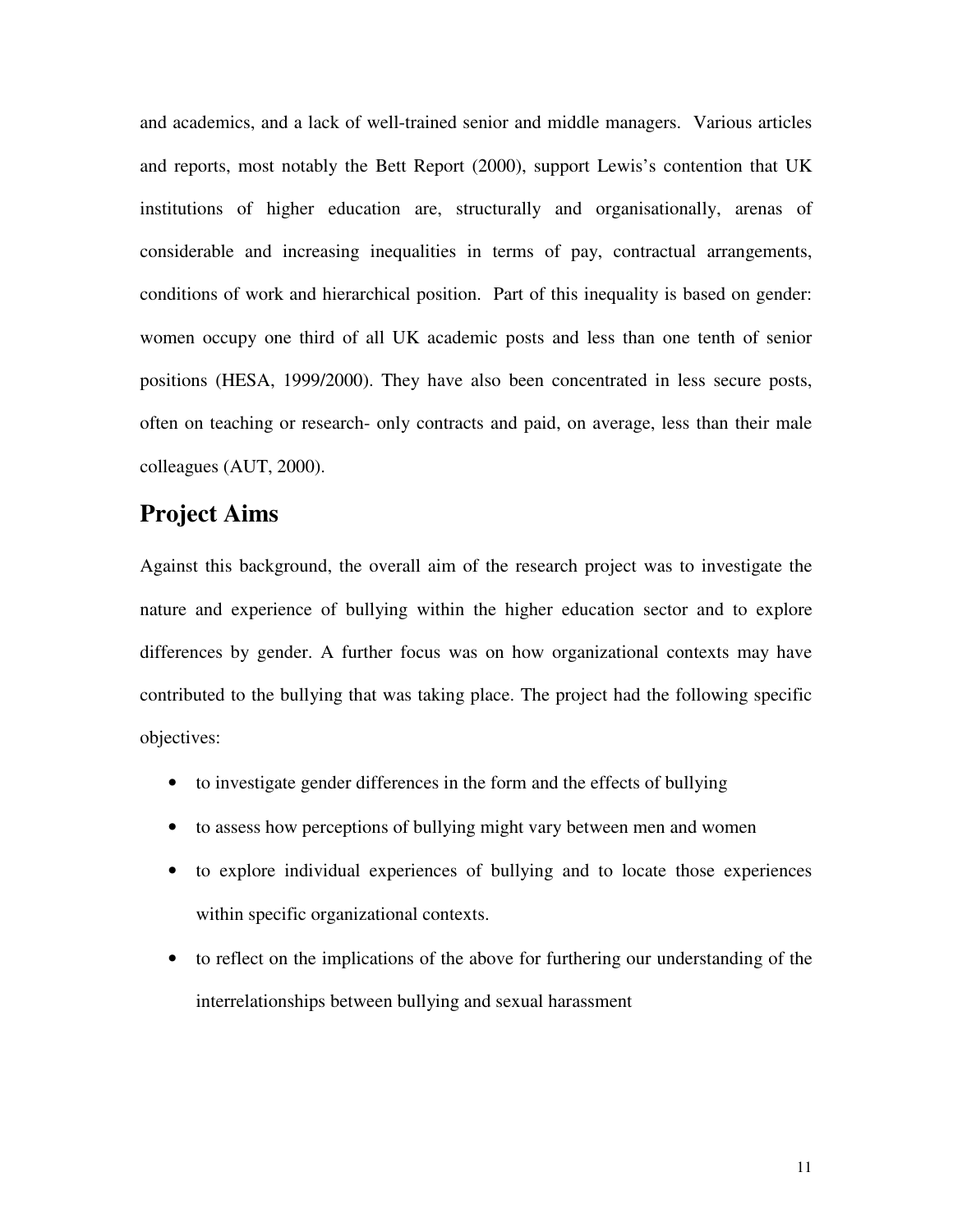## **Sample and Methodology**

The research was conducted in two stages.

*In stage one*, and with a specific focus on the first two research questions (the prevalence and form of bullying; the perception of bullying), a questionnaire survey was conducted at a single university in the UK. This stage of the research was conducted by the Association of University Teachers (AUT) and with the full consent of the university in question. One thousand nine hundred questionnaires were sent out to every member of staff on the payroll, at each of the university's sites. A total of 378 staff responded to the survey, a response rate of 19.8%. The survey covered administrators, senior managers, all levels of skilled and unskilled staff, as well as academics. The questionnaire, which was devised by the regional office of the AUT in close association with the local AUT branch, was in three parts. Part 1 sought information on the personal experience of bullying and/or the witnessing of bullying (e.g. the form and the effect of bullying, the relationship between bully and victim, the number of people involved). Part 2 related to awareness of policies on bullying and whom respondents would approach if bullied, while part 3 requested some personal information (e.g. gender, contractual type, length of service). After initial examination by the AUT, questionnaires were passed to the authors for more detailed analysis. Data was mainly nominal so the two sample chi-square test was used as appropriate for comparing two groups (male/female) on a nominal scale – the P value indicating the existence of significant differences between the two groups.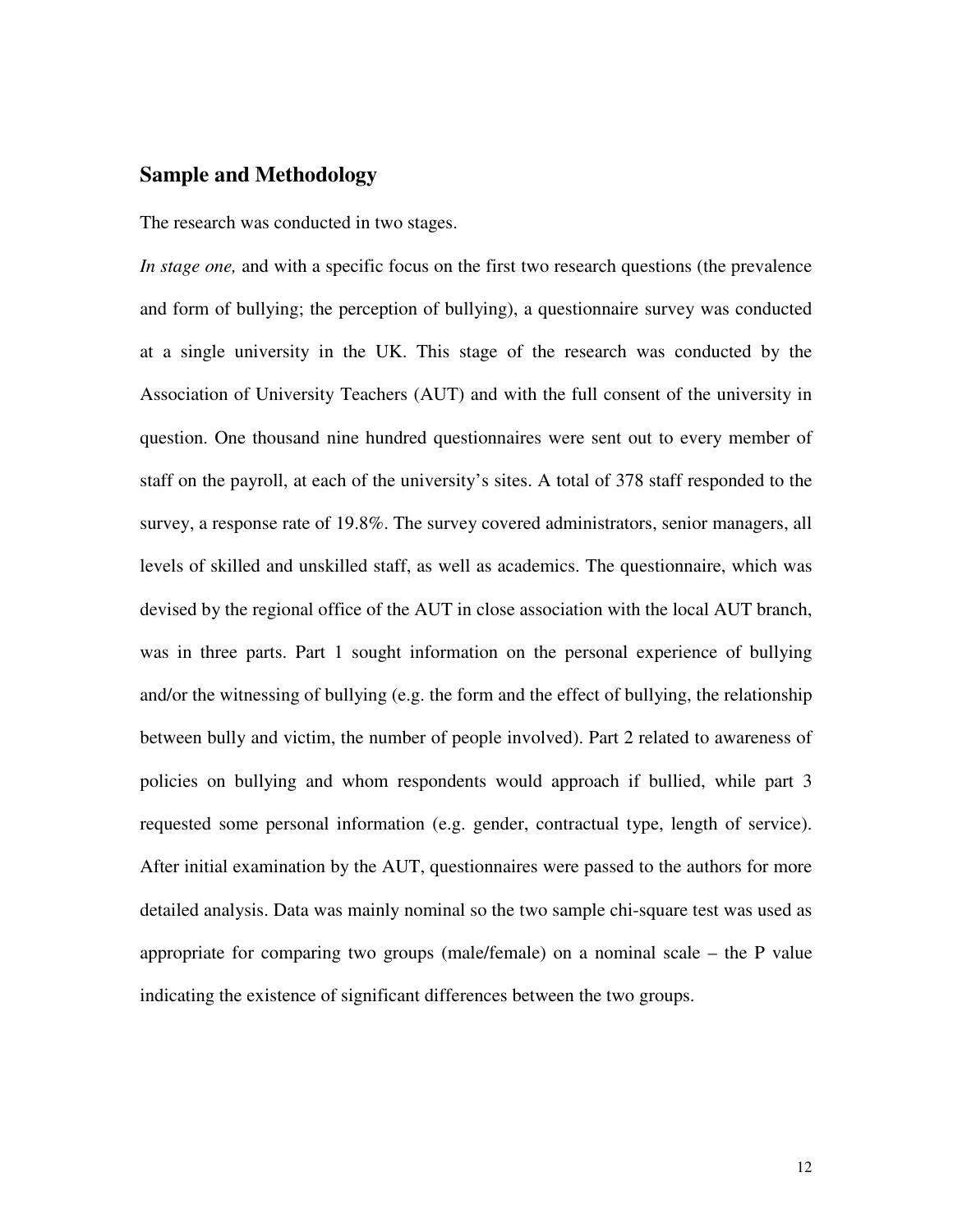In addition to statistical data, the survey solicited textual, autobiographical data by asking for respondents' comments upon their experience of bullying. This allowed respondents to add further information and observations, mainly in relation to the second research question i.e. the perception of bullying. Comments were collated and analysed for patterns, trends and gender differences.

*In stage two,* following the questionnaire survey and independently of the AUT, staff from this and other universities and higher education institutions were interviewed. This part of the study addressed the third research question namely targets' experiences of bullying within specific organizational contexts Respondents were asked to relate the circumstances under which they were bullied, the form that bullying took, the possible motivation of the bully and their coping strategies. Potential respondents were found through personal contacts and through 'word of mouth' - the sensitive nature of bullying precluding a more 'open' sampling method. Three women and two men came forward from four different institutions. Two of the women were academics and one was a clerical worker. One of the male interviewees was a technician and one was director of marketing on the senior management team. Interviews were taped and transcribed in full and the data analysed with the aim of building theory inductively in a manner informed by Glaser and Strauss's concept of grounded theory (Strauss and Corbin, 1990). Framework analysis, a model which has emerged from grounded theory, was used to identify themes and issues that emerged from the data. As outlined by Ritchie and Spence (1996), this involves a systematic process of sifting, sorting and charting material according to key issues and themes. The researcher draws on a-priori issues informed by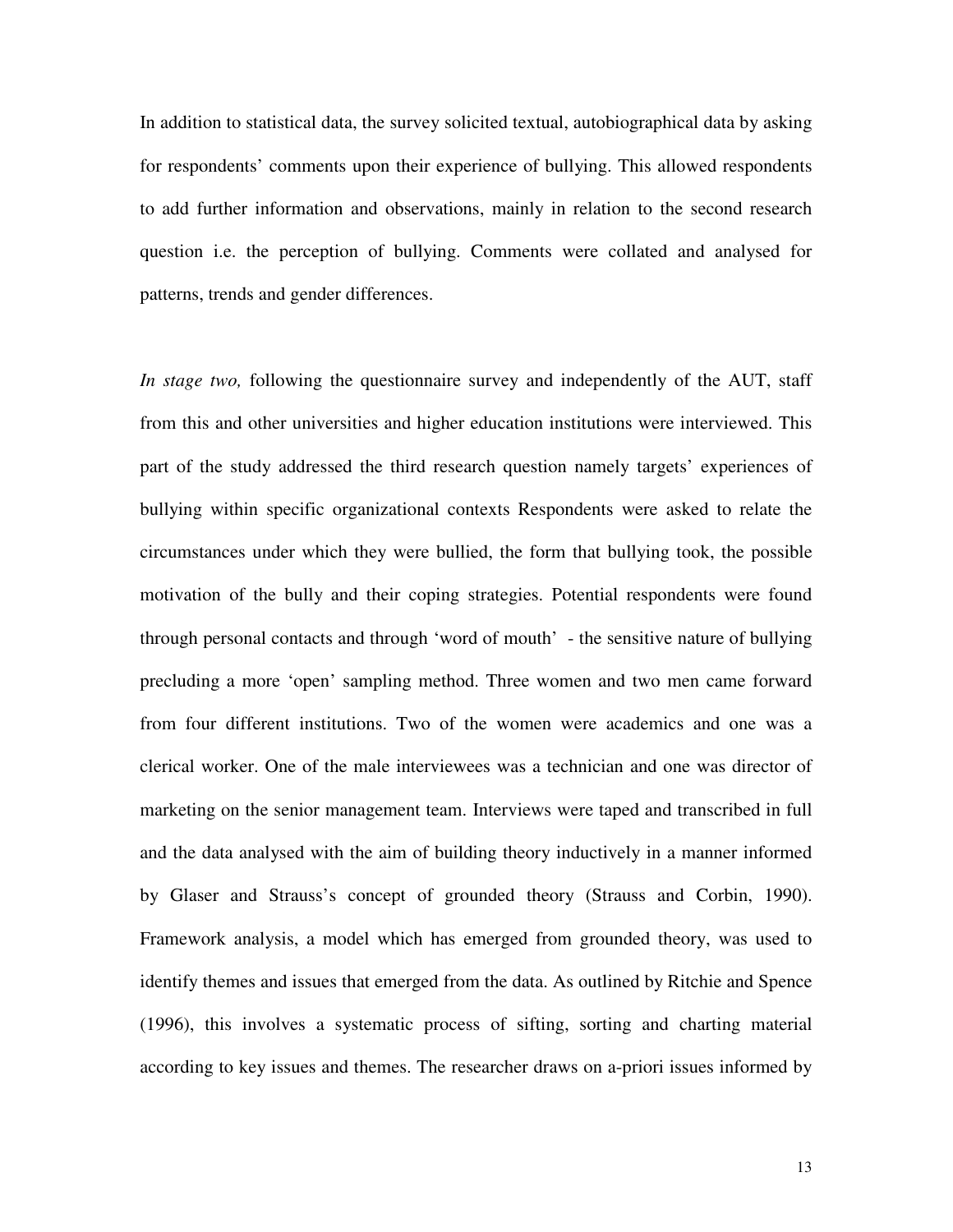the original research questions, emergent issues raised by the interviewees themselves and analytical themes arising from the recurrence or patterning of particular views and experiences. Accordingly, the coding process was informed by the interview themes discussed above, by issues raised by targets of bullying and by themes which emerged after reflections by the researchers.

#### **Results**

#### **The questionnaire survey**

Of the 378 questionnaires that were returned, two thirds were from women. Just over a quarter of the sample had experienced bullying and a third had witnessed bullying at work. In both cases, there was a significantly higher proportion of women: 28.5% of women had experienced bullying compared with 19.8% of men; 67.5% of women had witnessed bullying compared with only 29.4% of men. No action was taken in three quarters of cases where the bullying had been reported either formally or informally. In eight out of ten cases, bullying was perpetrated by the individual's manager and in only one fifth of cases was the bully on the same grade of seniority as the target.

The most common form of bullying was unfair criticism, experienced by two thirds of those who had been bullied. This was followed by intimidation (55.6%) and humiliation (46.5%). Other prevalent types of bullying were verbal abuse, withholding information and excessive monitoring. Women were significantly more likely than men to have their decisions overruled ( $P = 0.018$ ). They were also more likely to encounter verbal abuse and the withholding of information – though gender differences were not significant. The witnessing of bullying followed a similar pattern with unfair criticism, intimidation and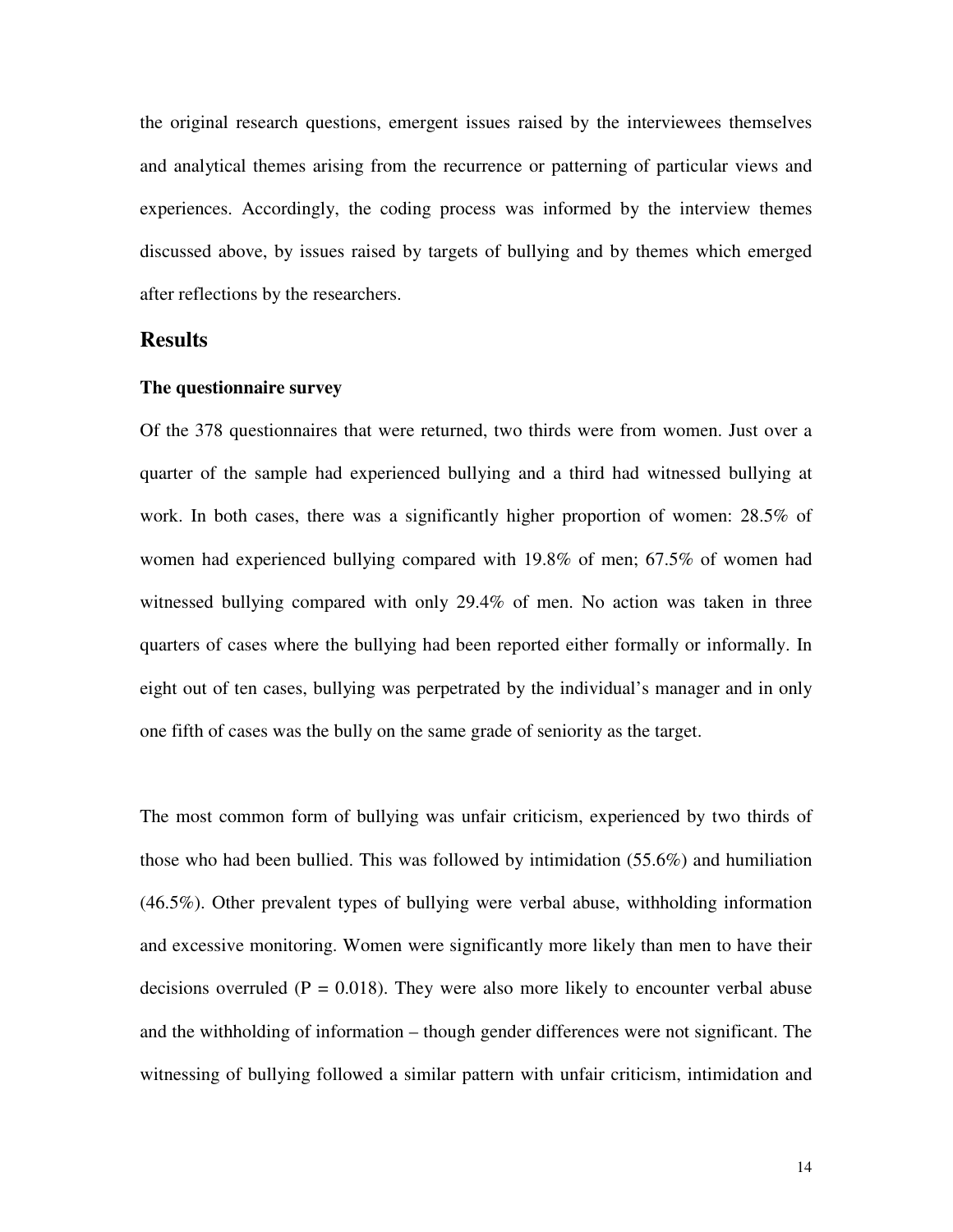humiliation as the most common forms of bullying behaviour. There were no gender differences in this respect.

#### *Insert Table 1*

The most common effects of bullying were loss of confidence, anxiety and loss of selfesteem. Men were more likely than women to experience loss of confidence, nausea/sickness, depression, loss of appetite  $(P = 0.007)$  and loss of sleep  $(P = 0.085)$ . Women were more likely to have headaches, suffer anxiety, and experience memory loss – though gender differences were not significant.

#### **Textual Comments**

Approximately one quarter of all respondents wrote comments at the end of their questionnaires. Two thirds were written by women. Comments gave some indication of how men and women perceive and explain bullying. Some men (but no women) denied the existence of bullying in the institution. As one man commented, *"in 44 years of academic life I have never witnessed or heard of an act of bullying*". Another was critical of the distribution of the questionnaire, declaring: "*We're not kids".*

Comments by men indicate a tendency to locate bullying behaviour within the larger context of local and national higher education issues and to see such behaviour as part of a (strong) management technique. The Research Assessment Exercise, the requirements of the Quality Assurance Agency and the "cut and thrust" of departmental life were cited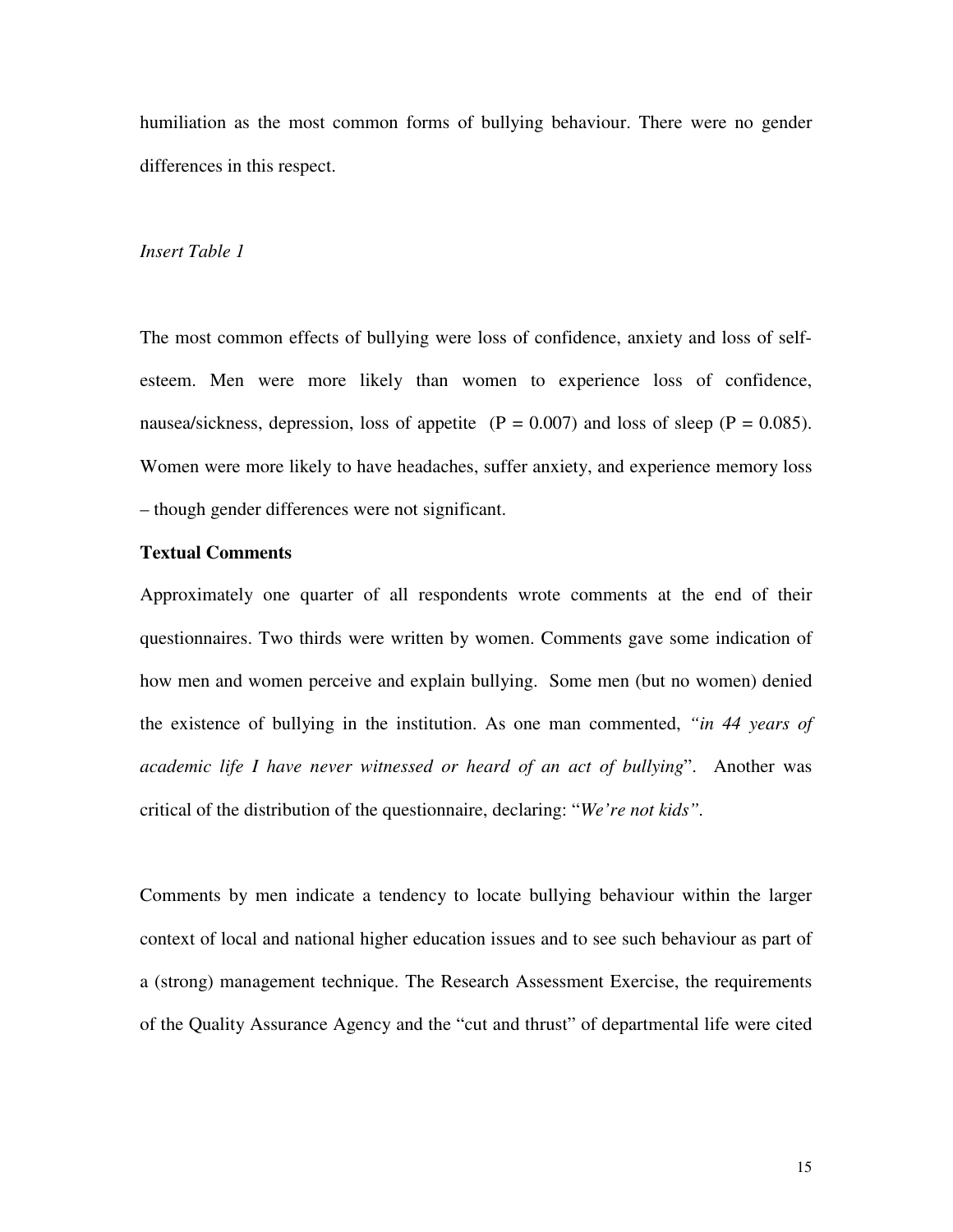as underlying reasons for what was generally seen as a rise in bullying. One man commented:

*"I think nearly everybody in the university is aware of greater pressure on staff which has led to more aggressive management, which taken too far could certainly be considered as bullying".* 

For some men, this was a necessary part of university management:

*"A manager is actually taking the bull by the horns and trying to resolve problems. If we get to the stage where anyone can claim 'bullying'… for any actions, then God help us".*

Rather than focusing on university structures and procedures, women commented on their experiences in a more autobiographical and personal way. One woman wrote, for example, that she felt *"stupid and inadequate"*, another that she felt *"devalued"* and *"heading towards burnout*" while a third described her day to day life as *"unbearable*". Women placed their own experience in a sequence of events and emotions. This is captured by the following quotes:

"(I got) *treatment from my GP in the form of anti-depressants and beta blockers … Although I reported the bullying to a higher manager and Personnel verbally I felt unable to put my concerns in writing for fear of reprisals".* 

*"I phoned the person concerned* (the bully) *and said I wanted an appointment. She said she wanted to know NOW what I had to say. When I explained how I felt, she said I was …irrational. She was angry. I tried to explain that I simply needed to tell her that I was stressed and unhappy in this working relationship…"*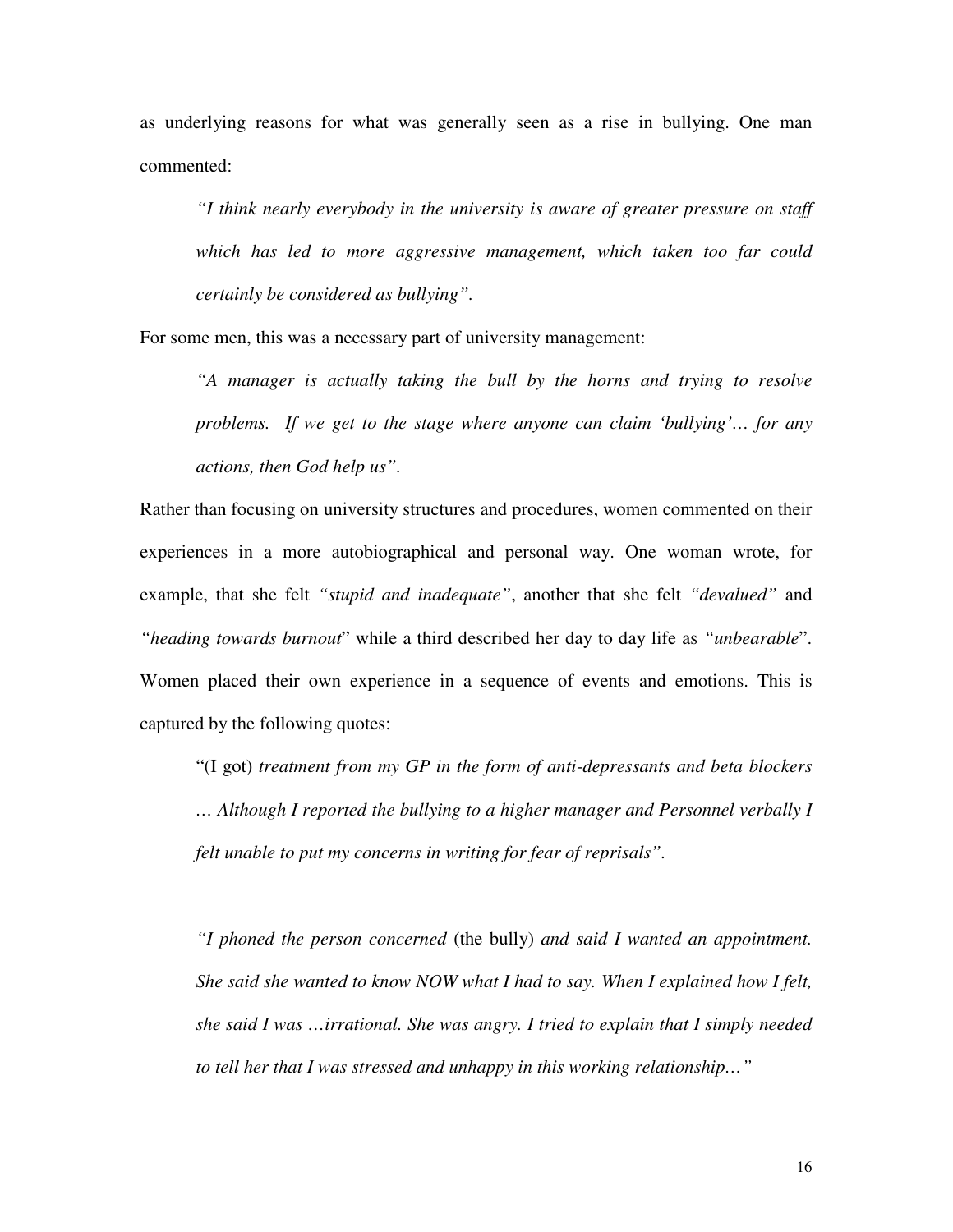Overall, textual data suggests that men were more likely than women to perceive bullying as a particular management style within the wider organizational context of higher education. Women, by contrast, tended to address the personal and emotional consequences of bullying behaviour.

#### **Interview Results**

We present below brief scenarios of each bullying situation so that analysis and discussion of interview data can be put in context.

Jane, a new lecturer, was bullied by a more senior, female member of staff who had appointed herself as 'unofficial' mentor during Jane's probationary period. The bully gave her useless but time-consuming tasks (e.g. putting all modules on a web site for a degree that was to be replaced in six months) and was openly critical of her work. Fearful that the bully's attitude and behaviour towards her might cause her to fail her probation, Jane took steps to ensure that she had a witness present when the bully inspected her class and that she had full evidence of work completed for her probationary review. Jane eventually complained (informally) to her head of department. She is no longer a target of bullying though bullying behaviour continues in the department.

Mary was an established academic in another discipline but, as a recently appointed member of staff in a new field, was put on probation. Mary experienced two periods of bullying. The first period started when, recently separated, she rebuffed the sexual advances of her head of department and bully in question. Her head of department was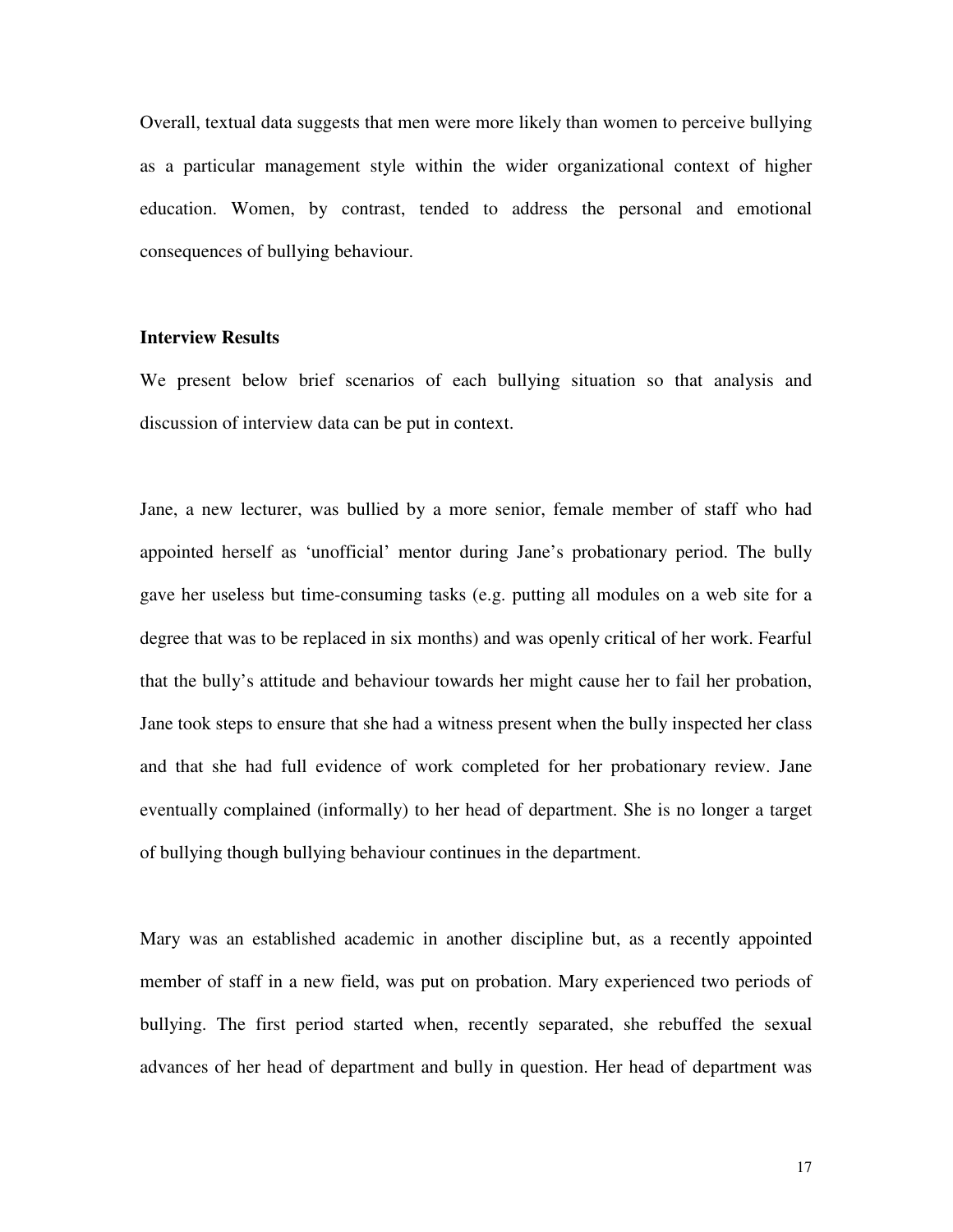also her mentor and Ph.D. supervisor. Bullying took the form of verbal abuse, appropriation of work and unfair treatment. Mary failed her promotion and was put on an annual contract. She lodged a formal complaint through the union, which was upheld and the bully left the university. She was then bullied by her new head and deputy head of department who saw her as a trouble maker and who tried to gather evidence from staff and students to discredit her – at one point instigating a public investigation into alleged mishandling of research accounts. Mary rebutted each charge with documentary evidence. She eventually found a position at another university where she now has a personal chair.

Susan worked as an administrator in the finance department of her university where she was bullied be several of her female peers. She and her bullies had worked together amicably under one team but a restructuring meant Susan had a different (and better) manager. She had more interesting work and had greater access to resources such as training and staff development. Susan was ostracised by members of her previous group even though they still worked on common projects – and was subjected to a 'whispering campaign' of verbal abuse. Susan complained (informally) to her male line manager but no action was taken. She moved to a different job within the university.

John was director of marketing and was bullied by his female line manager (the viceprincipal) after a period of stress related illness and absence from work and after the institution in question received an unsatisfactory inspection report. Bullying took the form of unfair criticism, excessive monitoring and removal of responsibilities including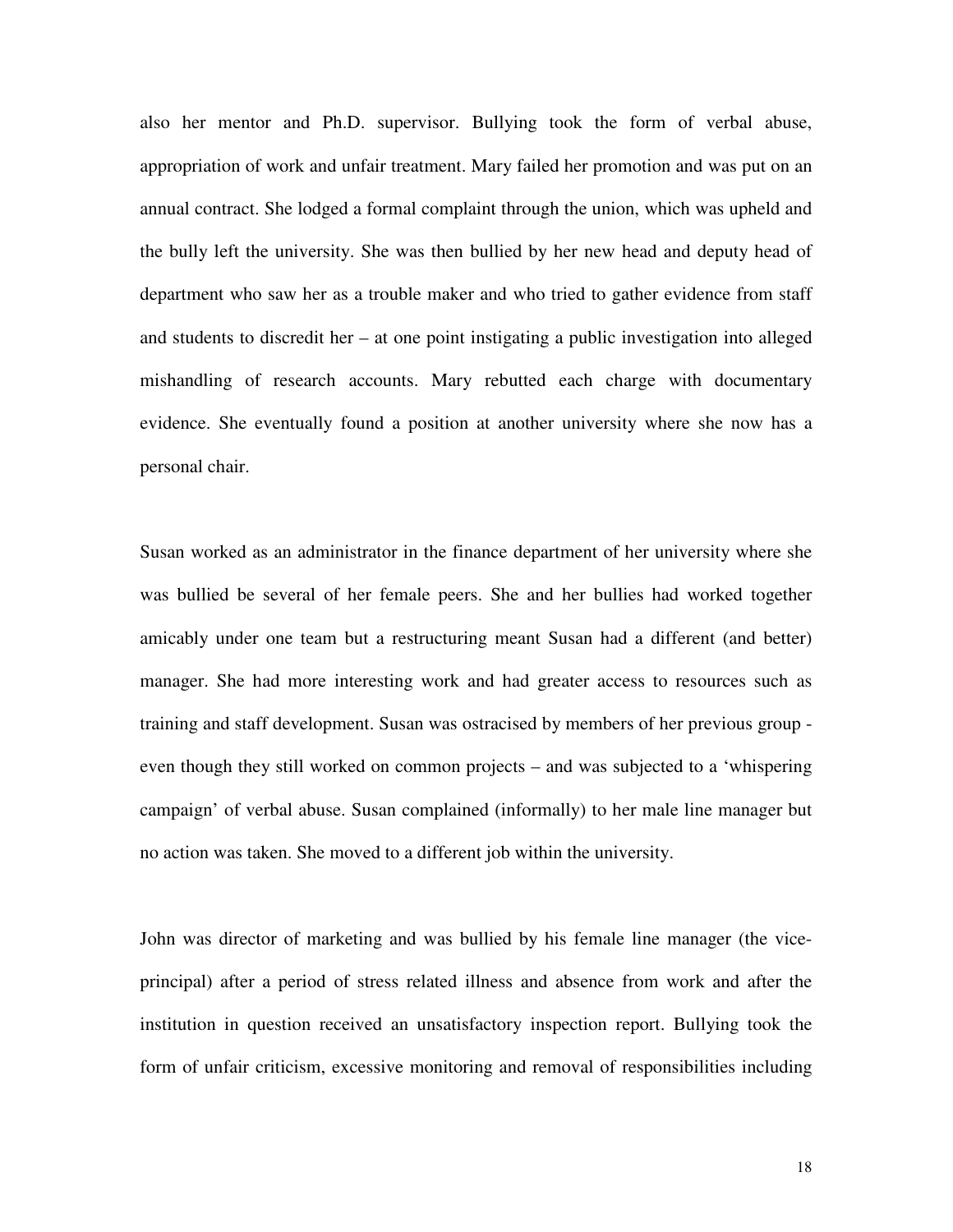the transfer of his team to a different manager and exclusion from all committees on which he had previously served. John made a formal complaint through his union. He eventually took voluntary severance.

Steve worked as a technician and was bullied by his head of division who was under pressure from senior managers to improve performance. Bullying took the form of unfair criticism, excessive work demands and verbal abuse. He made a complaint, with several others, to personnel. Allegations were not upheld and the bully has remained in his post. However, the worst aspects of the bullying stopped. Steve still works in the department. The table below summarises the five cases:

|                 | <b>Gender of bully</b><br>Relationship | Form of bullying      | <b>Target response</b> | Precipitating<br>factors |
|-----------------|----------------------------------------|-----------------------|------------------------|--------------------------|
|                 | with target                            |                       |                        |                          |
| <b>Jane</b>     | Female bully                           | Unfair criticism,     | Informal               | New member of            |
|                 |                                        | work overload,        | complaint to head      | staff                    |
| New lecturer    | Mentor                                 | allocation of useless | of department          | Probation                |
|                 | (unofficial)                           | tasks                 | (female)               | Break-up of              |
|                 |                                        |                       |                        | relationship             |
| <b>Mary</b>     | Male bully                             | Verbal abuse, sexual  | Formal complaint       | New member of            |
|                 |                                        | advances,             | to union (first        | staff                    |
| New lecturer    | Head of                                | appropriation of      | period).               | Probation                |
|                 | department (also                       | work, unfair          | No action (second      | Break up of              |
|                 | mentor and                             | treatment             | period)                | relationship             |
|                 | Ph.D.                                  |                       |                        | Rejection of bully's     |
|                 | supervisor)                            |                       |                        | sexual advances          |
| <b>Susan</b>    | Female bullies                         | Ostracism             | Informal               | Transfer to a better     |
|                 |                                        | Verbal abuse          | complaint to line      | managed work             |
| Finance officer | Peers/work                             |                       | manager (male)         | group.                   |
|                 | colleagues                             |                       |                        | Restructuring            |
| John            | Female bully                           | Excessive             | Formal complaint       | Absence through          |
|                 |                                        | monitoring, removal   | to union               | illness                  |
| Director of     |                                        | of responsibilities,  |                        | Unsatisfactory           |
| Marketing       | Line manager                           | unfair criticism      |                        | inspection               |
| <b>Steve</b>    | Male bully                             | Verbal abuse, unfair  | Formal complaint       | Pressures on the         |
|                 |                                        | criticism, work       | to personnel           | department to            |
| technician      | Director of                            | overload              |                        | improve                  |
|                 | division                               |                       |                        | performance              |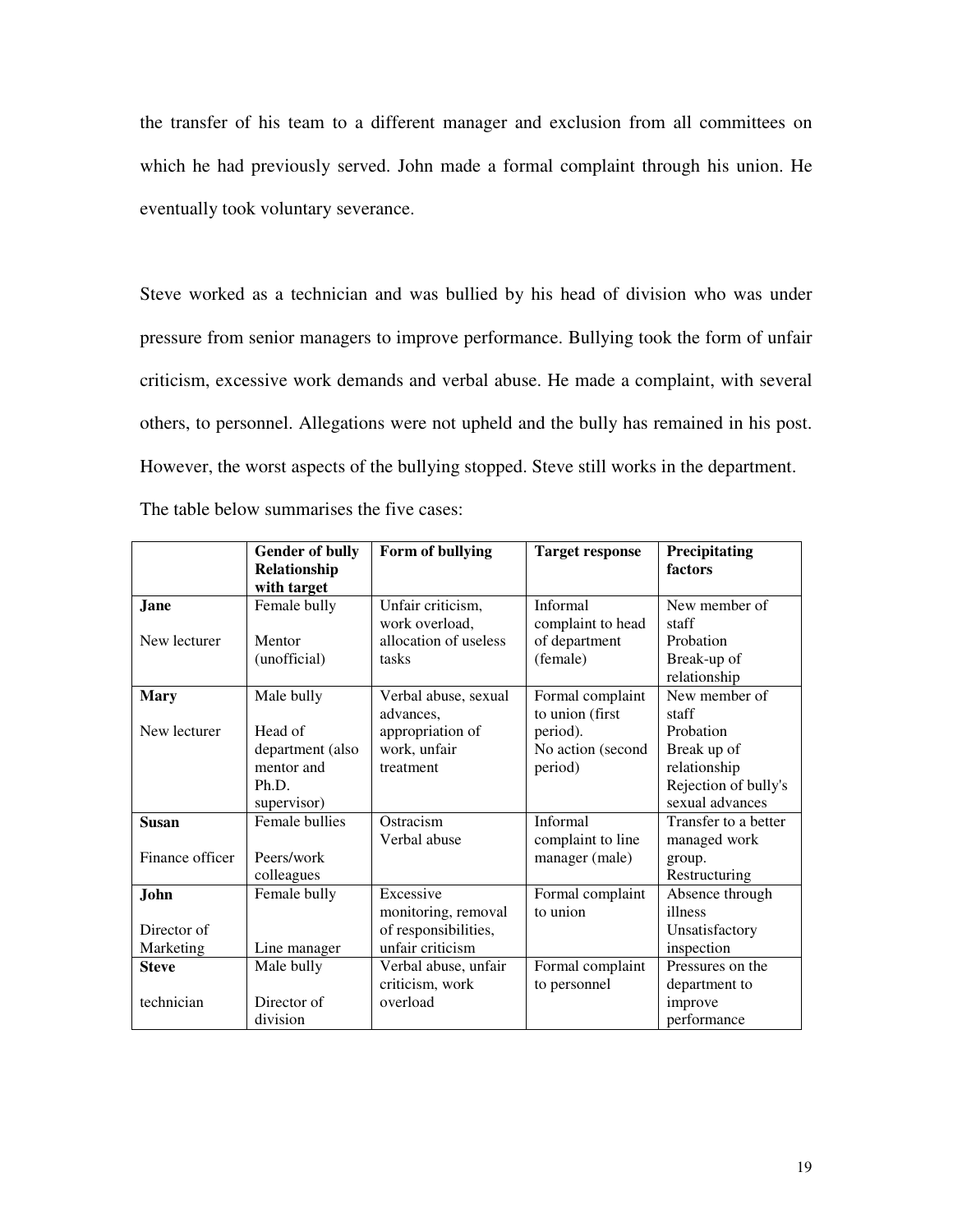Several themes emerged from the interview data. Firstly, a close association between bullying and power emerged from all the interviews. In four of the five cases interviewees were bullied by more senior personnel (three of whom were line or higher managers) and in the fifth case (Susan) power was exercised through the bullies' numerical advantage. Where bullies were more senior, they used their positions to disempower the target and often forced targets to confront their powerlessness through acts that contravened any sense of justice or fair play. Mary's bully, for example, used his power as her line manager and Ph.D. supervisor to force her to publish articles in his name and to hand over a research grant that she had been provisionally awarded but which needed departmental approval before final confirmation could be made. Mary commented on her powerlessness in this situation:

*"I said you can't do that and he said can't I? I'm your head of department, I'm your mentor for your probationary period, I'm the supervisor for your Ph.D. – if you don't let me have it* (the research grant) *you are not going to get anything. In fact you may not get anything anyway."* (Mary: academic)

Two days later, Mary was told she had failed her probation and was put on a temporary contract.

Jane, John and Steve were made to do useless tasks that they and their bullies knew were meaningless. John, for example, on his return from sick leave and having been excluded from meetings with other members of the senior management team, was told to consult with junior staff before writing a planning document: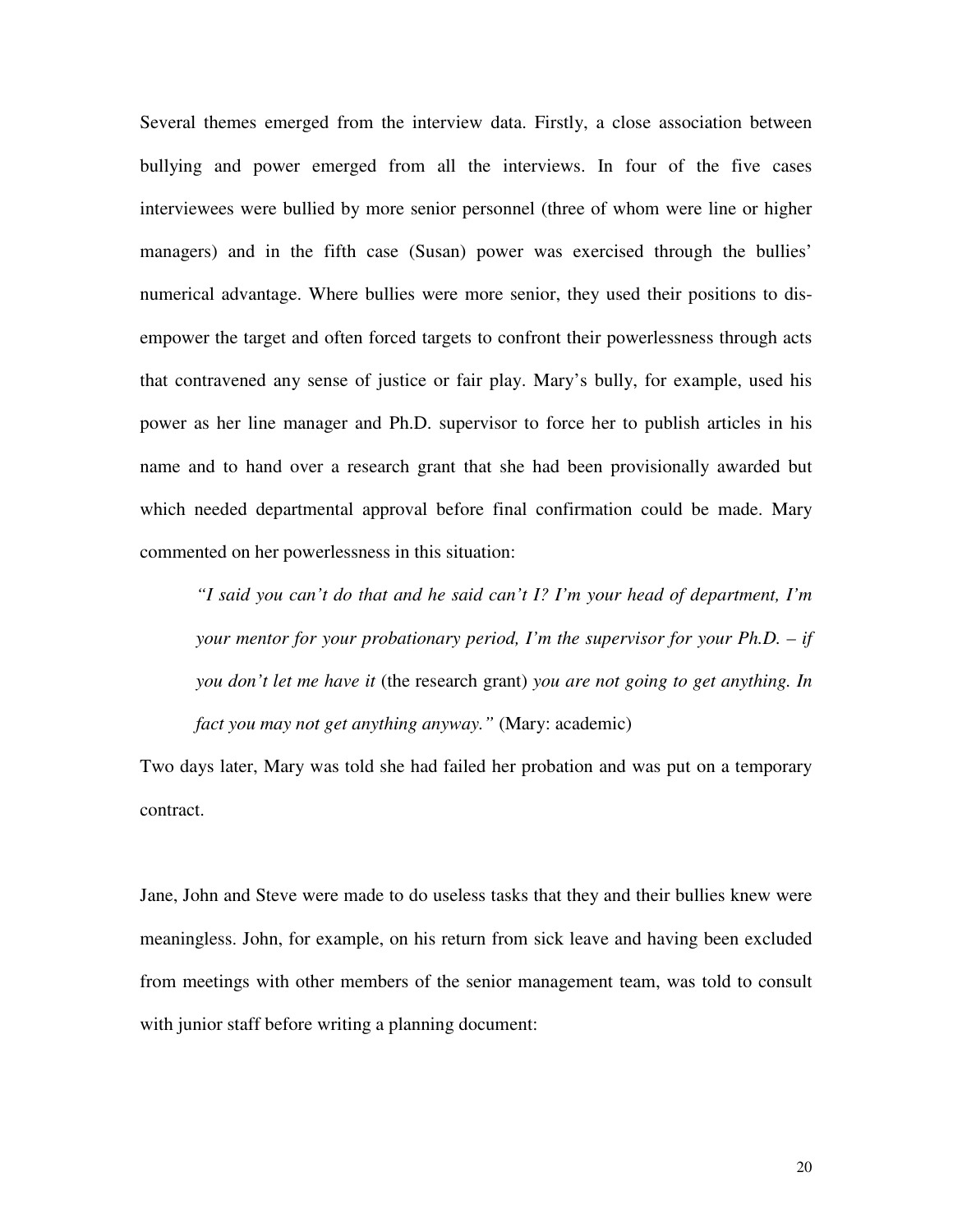*"Like previously* (i.e. before sick leave) *I would sit on every committee – I was removed from that and attended no meetings at all! Previously the heads of school were always popping to ask my advice about this and that – now I saw nobody. And all of a sudden she wanted me to go into massive consultation – with staff that were junior to me - and I saw that demand for consultation as an attempt to belittle me. They had nothing to say because they knew nothing of the issues…It was a complete waste of time".* (John: Director of Marketing)

Interviews also suggest that power can be more effectively wielded - and that bullying can intensify - when targets are vulnerable or alone. In Jane and Mary's case, bullying escalated after they separated from their partners. John was bullied after a period of illness that he felt contributed to the treatment he received. As he became stronger bullying decreased:

"*If I had not been ill, the bullying would not have taken place. She would not have been able to do it. I would have met her head on. But at first I didn't – I was vulnerable and I didn't really feel up to it. She was trying it on because I had been off – she could see that I was vulnerable…and then when I started to fight back, she kind of retreated into behaving properly*". (John: Director of Marketing)

Such power and control may also involve a sense of ownership – an issue that was raised by both Steve and Mary as they discussed the nature of the bullying relationship. For Steve, power and ownership were closely linked:

*"I find it difficult to understand why people bully – the power thing is definitely there. They think: I'm in charge of you and you do what I say, you belong to me"*  (Steve: technician)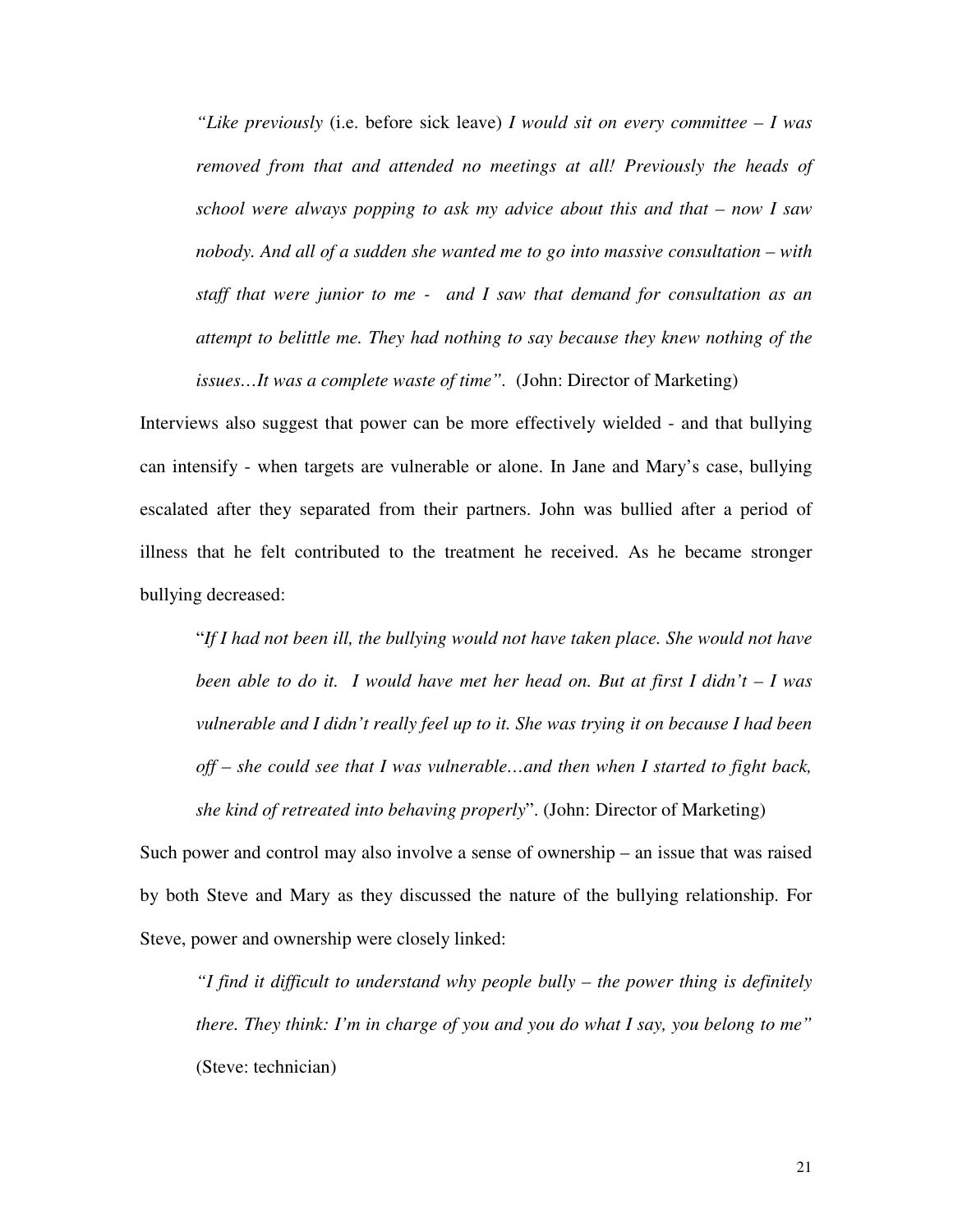Mary's reflections on the reactions of her bullies to the news that she was leaving raised a similar issue:

" *it* (the bullying) *opened a dimension of hell that I never thought was possible. The grief they displayed when they realised I had got out from under was the worst aspect – that, the bullying, was the way they wanted it to be.* (They said) *how could you do this to me, how could you leave me?… But their emotions – the grief because I should have been theirs"* (Mary's emphasis)

Interactions of power and control were acted out within specific organizational contexts. At this level, a second theme concerns how hierarchies and officially sanctioned procedures and processes can influence the form of that relationship and can facilitate the concealment of aggressive intent. A critical factor here is the hierarchical position of the bully in relation to the target. If, as is likely to be the case, the bully is more senior, interviews suggest that structures that may be designed in part to protect and support staff (mentoring systems, research supervision) or to promote flexibility (probationary periods, temporary contracts) can be captured and subverted by bullies to meet radically different ends from the ones originally intended. Consequently, supervision and care associated with mentoring can be used to act out and conceal unfair criticism and/or unnecessary work demands and to create fear over the possibility of failing probationary reviews. This was particularly evident in the cases of Jane and Mary, who were both on probation during their bullying experience and who were bullied by their mentors. Jane commented on her own situation:

*"She* (the bully) *was not my line manager – but there was an issue where the head of department behaved as though this woman was my line manager…she was*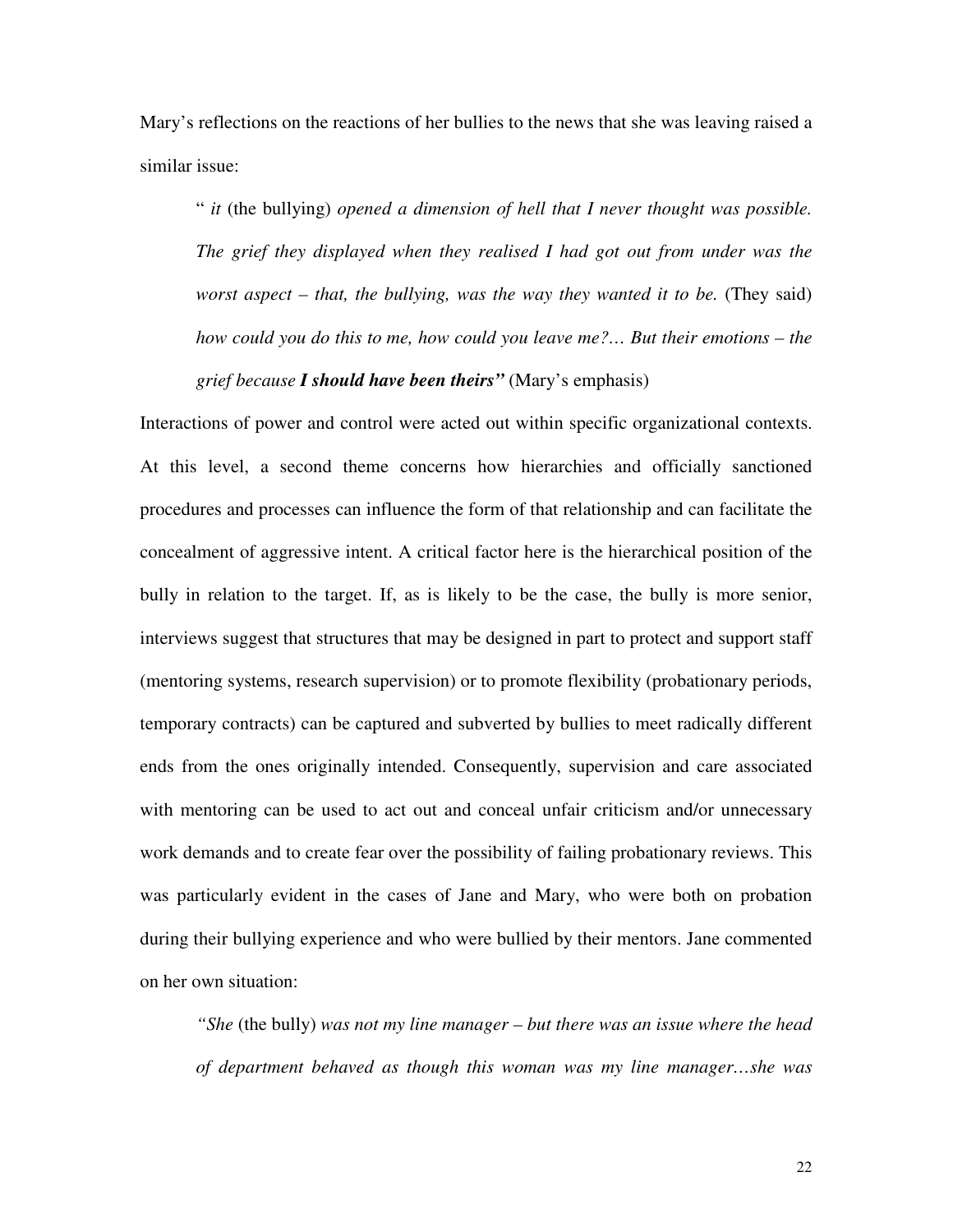*initially designated as my mentor, though not officially, and she was senior to me. So she was involved in all key decisions affecting my future and was asked for advice as to my competence".* (Jane: academic)

 Jane recalled the outcome of the first in a series of interviews running up to her probationary review. Despite being conducted in the presence of the head of department, who at that time was not aware that bullying was taking place, the interview was used by Jane's bully to intimidate her:

*"A week before it* (the probationary review) *was due, I got an email from the head saying WE want to see you – so she* (the bully) *was going to be there as well. And in the interview, with the head, she started grilling me about my performance saying she wanted to see evidence of the work I had done to date. And this was a week before it was due – it was such a pressure on me..and she said I will come and look and watch you do a session. I felt so insecure. I felt she was out to get me and I felt that was it*..*I'd fail.."* (Jane: academic)

Mentoring, a system that is designed to help and support staff during a probationary period, can therefore be subverted by the bully to further his or her intimidation of the target. Similarly, the close relationship associated with Ph.D. supervision can give the bully the opportunity to misappropriate work (as in Mary's case) as well as to abuse the target. Mary described the nature of her one-to-one meetings with her bully and Ph.D. supervisor:

*"As my supervisor we had weekly meetings. I had to come – because that was the way the Ph.D. was being supervised. That was sheer bloody torture. He would say*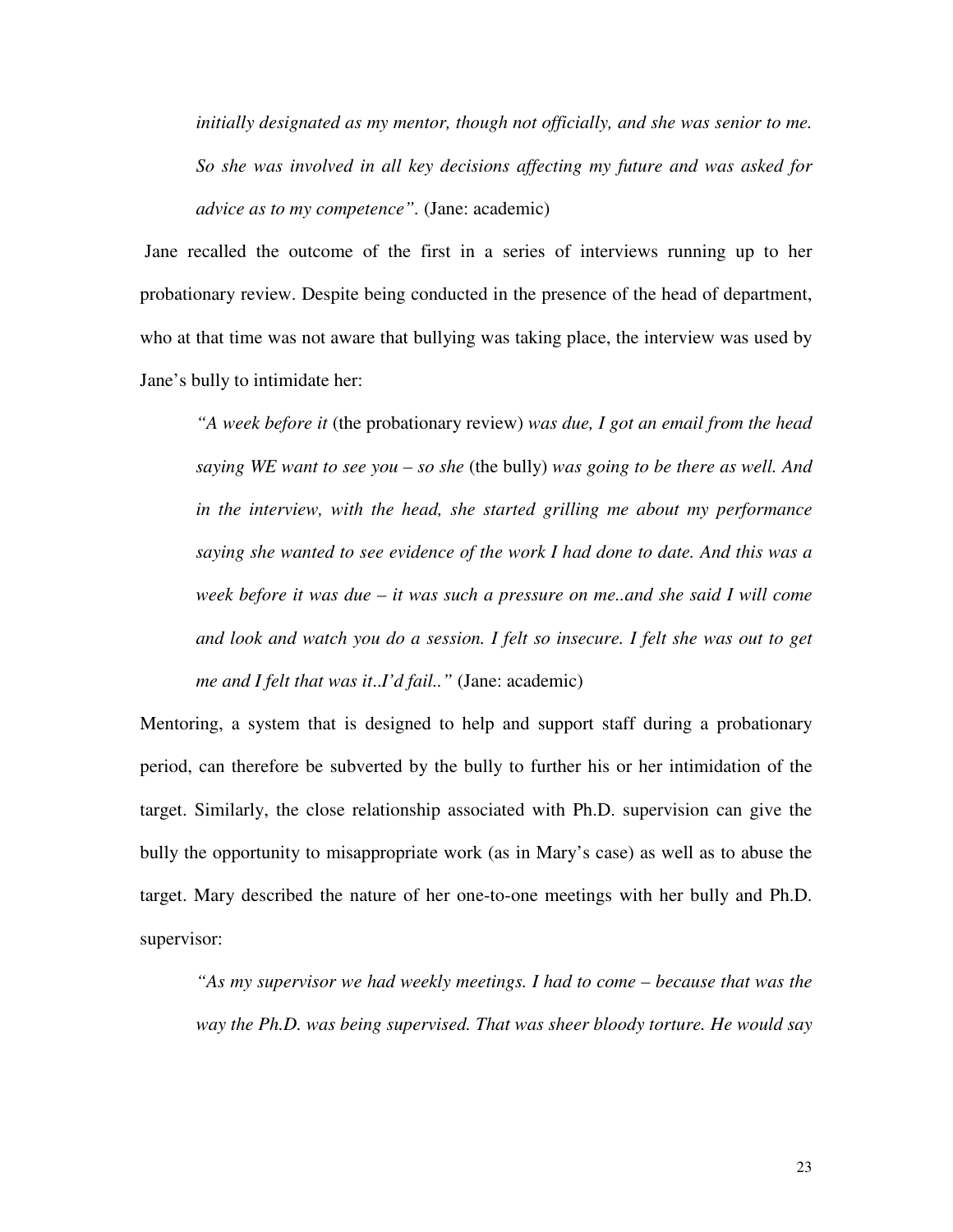*– everyone's complaining about you, you have a very sick personality, you are manipulative, you deliberately do things to provoke me...*" (Mary: academic)

When Mary failed her probation, her head of department (and bully) put her in a temporary contract. Mary recalled the meeting that decided her future in this matter:

*"I was called to the probationary panel… and they said – we are recommending that your probationary appointment be terminated and if you want a job at this university you have to come to terms with your head of department…he has some ideas about how to deploy you. So they walked out* (of the meeting) *and he* (the head of department*) said 'Now I think we are on the right footing – now we can work together. You can write all my publications and I will put you on a yearly rolling contract which will be renewed if you do as I say'.*" (Mary: academic)

More generally, bullying can be concealed under a perceived need for 'strong' managerial control. Demands from university management for improved performance in Steve's division and an unsatisfactory inspection at John's institution had put their bullies under extreme pressure to deliver certain results. As Hearn and Parkin (2001) suggest, such pressures can contribute to bullying behaviour under the guise of a directive management style. This was illustrated by John's situation, where bullying took place during fortnightly meetings with his line manager (and bully in question):

*"It was normal for her to have quite strictly controlled meetings with all the people that she managed so I expected that. So she did have this routine of have you done this, have you done that…but this constant criticism and monitoring my work… I felt I was being punished for being off. I was always at fault and all the things I had been doing well in the past I seemed to have no responsibility for and*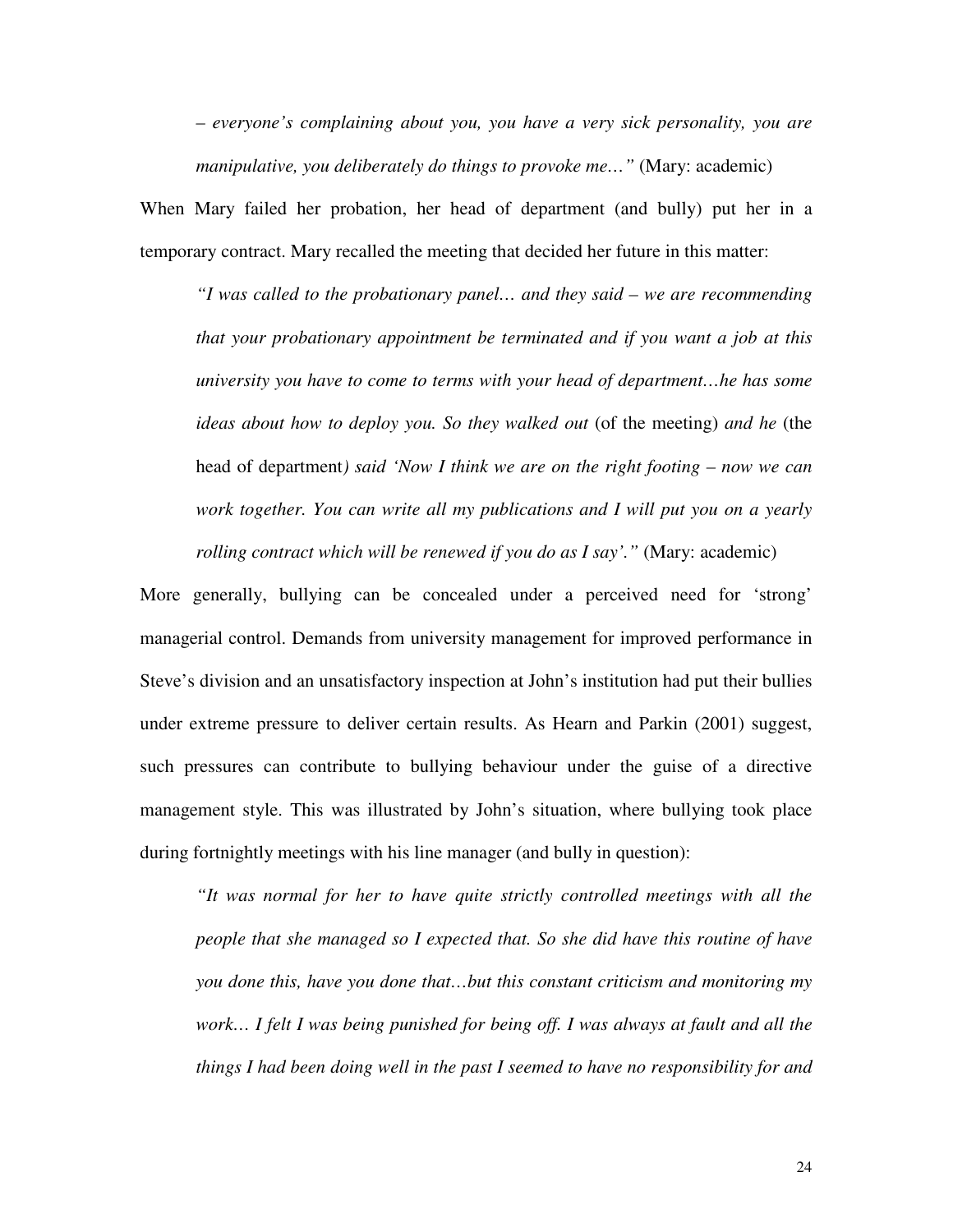*were written off…I found it very stressful because the bottom line was I thought she was engineering my departure."* (John: Director of Marketing)

Referring to the university's failure to act over bullying allegations, Steve commented on the perceived overlap between bullying and 'strong' management:

*"The university hid behind that theme* (of strong management) *– oh it's just people who are used to a slightly weaker hand on the tiller and now don't like the fact that somebody is directing what they are doing.."* (Steve: technician)

Therefore, management hierarchies and the supposed need to oversee and control work performance can be used to legitimise and conceal tactics of excessive monitoring, disempowerment and isolation (John) as well as unfair criticism and intimidation (Steve). This suggests that official structures and procedures (managerial authority and lines of command, mentoring responsibilities, the probationary review process) can be captured and subverted by the bully to further their power and control and can help to conceal the tactics used.

A final theme concerns the response of targets to the bullying they encountered. Some gender differences emerged in this respect. All targets had coping mechanisms based on eliciting outside support. Both men made formal complaints to their trade union and/or personnel while Susan and Jane made informal representations to their managers. Mary also made a formal representation to her union though, in her second period of bullying, she took no action either formally or informally in this respect. One possibility (though the small sample size suggests caution in this respect) is that men may be more likely to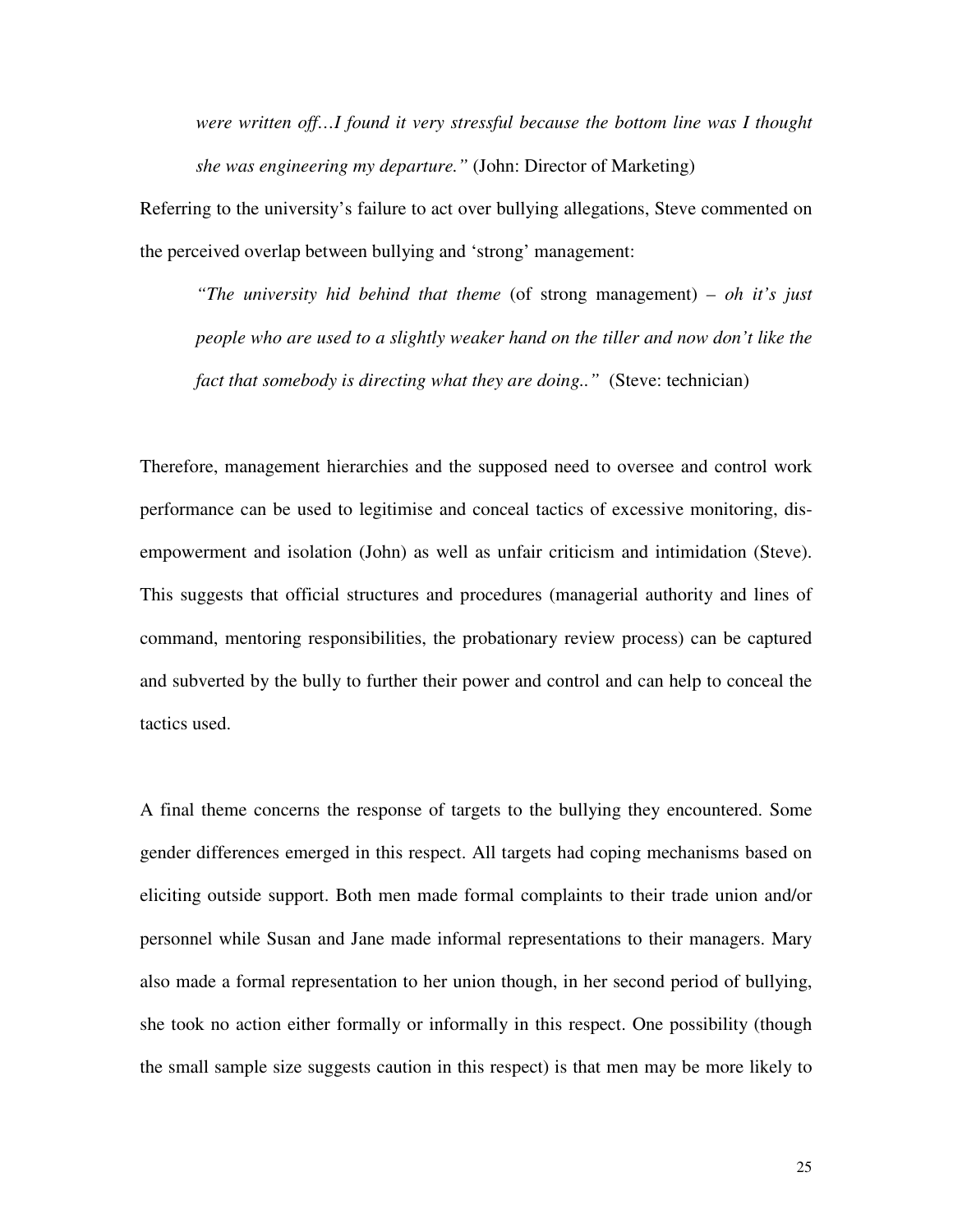report bullying formally to an outside agency while women elicit informal support. A further possible gender difference concerns speed of response. Both men dealt with the bullying situation swiftly (neither John nor Steve allowed the bullying to continue beyond six months) while Jane and Susan endured bullying for over a year and for Mary the bullying, with different perpetrators, lasted for several years. Finally, men may be more likely to take direct action to confront the bully. As well as initiating action through outside agencies, both Steve and John 'went on the offensive' and challenged their bullies over accusations made or decisions taken. Steve strongly refuted, to the bully's face, allegations of negligence while John, at every meeting, challenged his manager over her decision to remove from him the responsibility for his team. By contrast, women may prefer a self-defence strategy designed to outwit the bully in terms of specific tactics used. Accordingly, Jane had evidence at her probationary review of all work produced to date and ensured a witness was present when the bully inspected her class:

*"I said to my colleague – look can you come in* (to my class) *and be there, so that you can act as witness? But we had to have a rationale – so I built him into my module! So basically, at the end of it I went back and had another joint meeting with her and the head of school and there was nothing she* (the bully) *could say against me".* (Jane: Academic)

In a similar 'defensive' tactic, Susan tried to thwart her bullies by pretending that their behaviour (of isolation and exclusion) had no effect on her, rather than relying on a more confrontational approach

*"I used to go home in tears and wake up in the morning and dread going to work – and that made me more determined to let them know you're not getting to me…*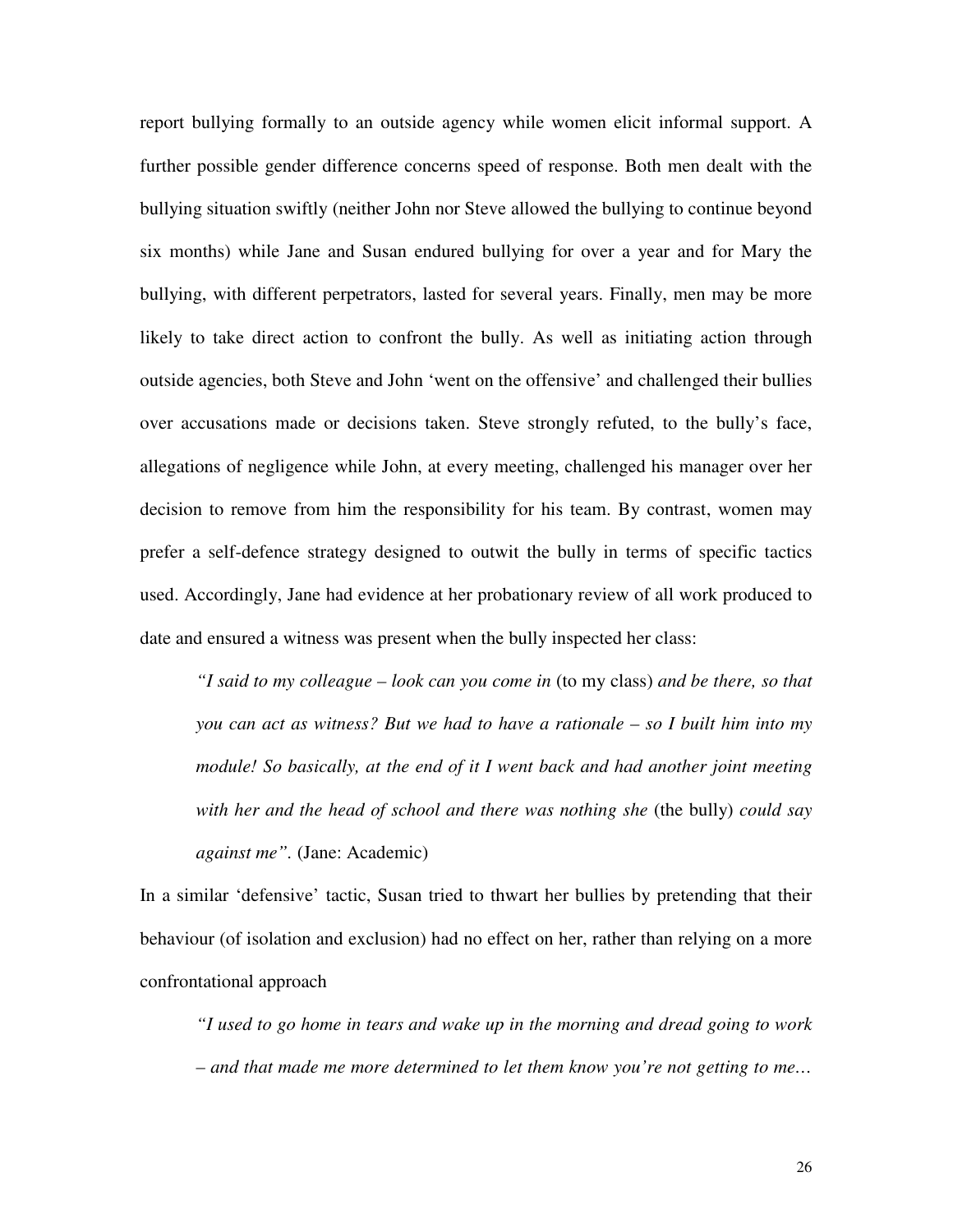*I suppose I should really have opened my mouth and said something but I didn't feel that confident".* (Susan: Finance Officer)

Mary produced documentation to rebut charges of financial mismanagement though, as she pointed out, such strategies could be counter-productive:

*"And this is what continually happened – you have a meeting, you prove your case and then it is ignored and you go back to square one. So OK we didn't get you on this one but we will get you on that one! There's no benefit from proving that you're being bullied – it just gets worse and worse".* (Mary: academic)

In fact, in none of the above cases were self-defensive strategies successful in stopping the behaviour.

#### **Discussion**

This paper set out to investigate gender differences in the experience of bullying within the higher education sector and to examine individual experiences of bullying as set in specific organizational contexts. Various differences emerged from the survey data, from textual comments and from the interviews. Firstly, differences emerged in terms of the scale, form and perception of bullying. In accordance with other work on harassment, which has suggested that women are the likely targets of violence at work (Burns, 1995; Pryor and Day, 1988), this research found women were more likely than men to be the targets of bullying. At the same time, while unfair criticism and intimidation were the most common forms of bullying, women were significantly more likely than men to have their decisions overruled. If, as Gutek (1985), Miller (1997), Cockburn (1991) and Summers et al (1989) suggest, male aggression towards women in the workplace is often motivated by a desire to dis-empower and control, then overruling decisions is a public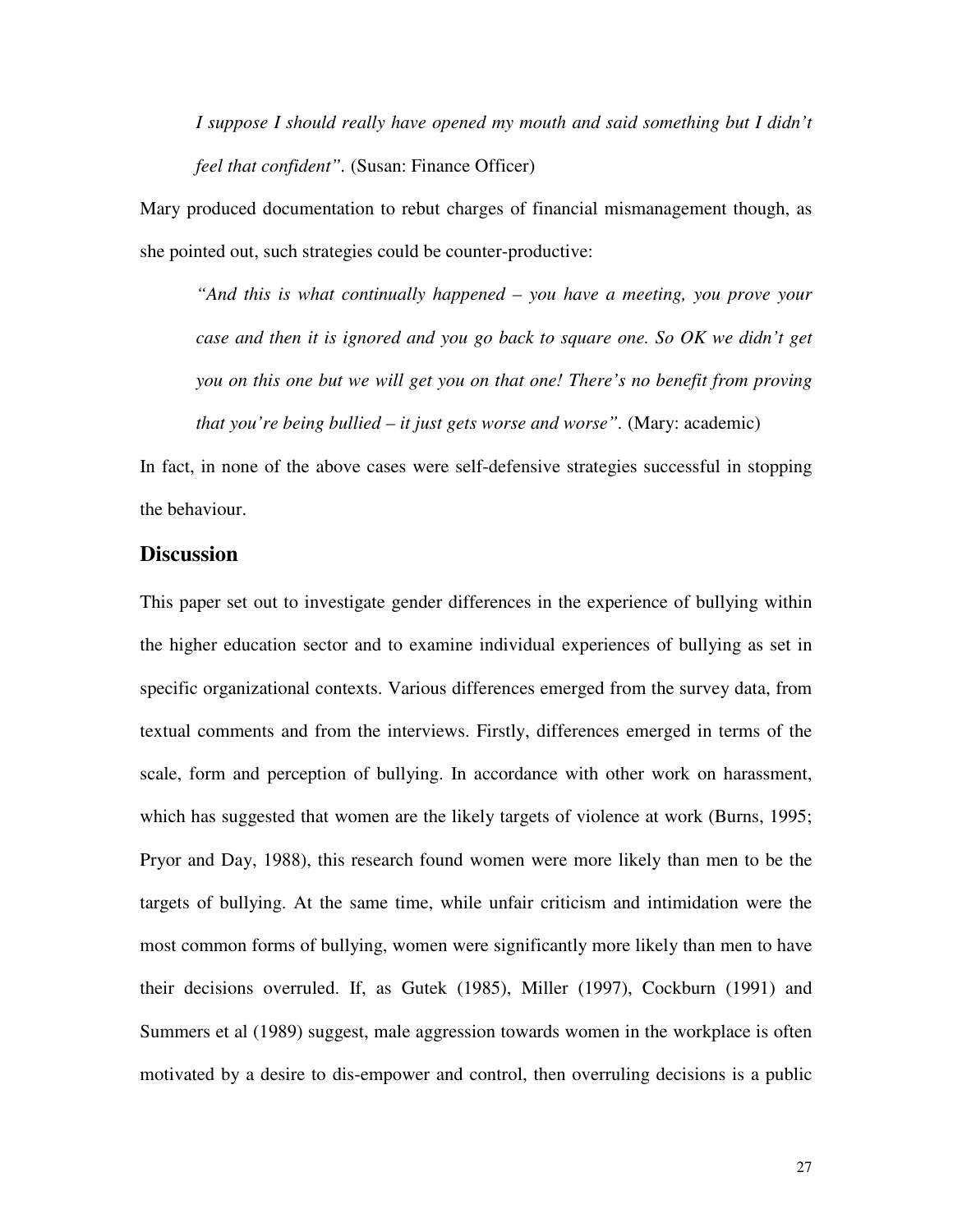and potentially powerful strategy – more powerful perhaps than unfair criticism or intimidation. However, this assumes that bullies are predominantly male – and we have no information from the survey on gender in this respect. In fact, research by Field (1996) suggests that women are just as likely as men to be perpetrators in bullying situations.

Gender differences also emerged in the perception of bullying. As with other work on harassment (e.g. Gutek, 1985; Thaker and Ferris, 1991; Collinson and Collinson, 1996), women were more likely than men to perceive certain behaviours as threatening or unwelcome. Men, on the other hand, tended to see bullying within a wider organizational context and/or to label it as part of a particular management technique (though interviews with men may indicate they are more willing to identify bullying when they themselves are targets). This suggests that men may have a broader interpretation of what constitutes acceptable behaviour. This difference can have potentially serious consequences. If, as the present survey suggests, women are more likely than men to approach their managers to report bullying, and if managers are likely to be male, then it may not be surprising that in the majority of (formally and informally) reported cases, no action is taken. Susan's attempt to get help from her manager is a case in point. Furthermore, if men see such behaviour as less serious, they are unlikely to intervene in any capacity. The low number of men compared with women who claimed to have witnessed bullying may indicate not so much the absence of such behaviour, as a lack of recognition (i.e. a tendency to see bullying as some other, less serious type of conduct) on their part. Work on so-called 'bystander-intervention' has suggested that in any situation (e.g. accidents and emergencies) intervention depends on the extent to which people interpret the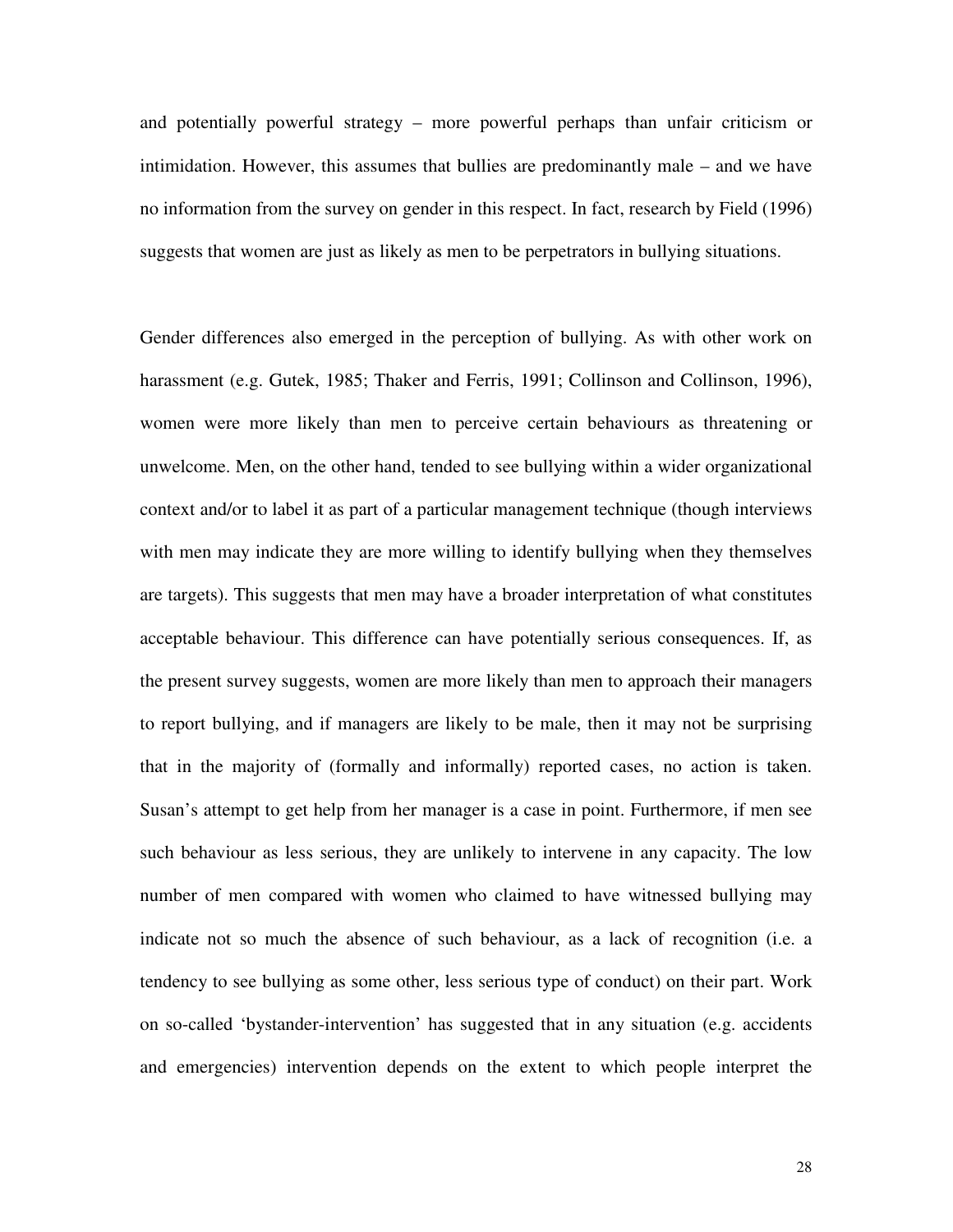situation as serious (Shotland and Straw, 1976; Shotland and Stebbins, 1980). In a similar vein, harassment literature has suggested that observers are more likely to intervene if they see the circumstances as problematic (Bowes-Sperry and O'Leary Kelly, 2001). In this context, if men are less likely to perceive bullying behaviour as cause for concern, then they may be reluctant to intervene with the result that bullies go unchallenged.

A final gender difference to emerge from the data concerns target response. As we have seen from the survey, women were more likely to report bullying to their managers than to personnel. In partial support of this tendency, two of the three women interviewed (Susan and Jane) reported the behaviour in this way while both men took action through the union and through personnel. This difference may reflect a desire on the part of women to elicit help or support and to avoid the confrontation that formal procedures would involve. As one woman commented on her questionnaire, "*contacting personnel or the AUT may lead to retaliation and make the whole thing bigger*". This may leave women with few options if, as is often the case, women are bullied by their own managers. Such reluctance is in line with Barling et al's view (Barling et al, 1996) that women who lack power, or who perceive themselves to be powerless, are unlikely confront bullies through direct action. In their typology of target responses to sexual harassment, Knapp et al (1997) suggest that 'advocacy seeking' (where the behaviour is reported to a supervisor, an internal official body or an outside agency), is the most effective strategy in ending the behaviour. This is followed by 'confrontation/negotiation' (little support from outside but where the bully is confronted directly) while 'avoidance/denial' (e.g. avoiding/ignoring the perpetrator) and 'social coping' (where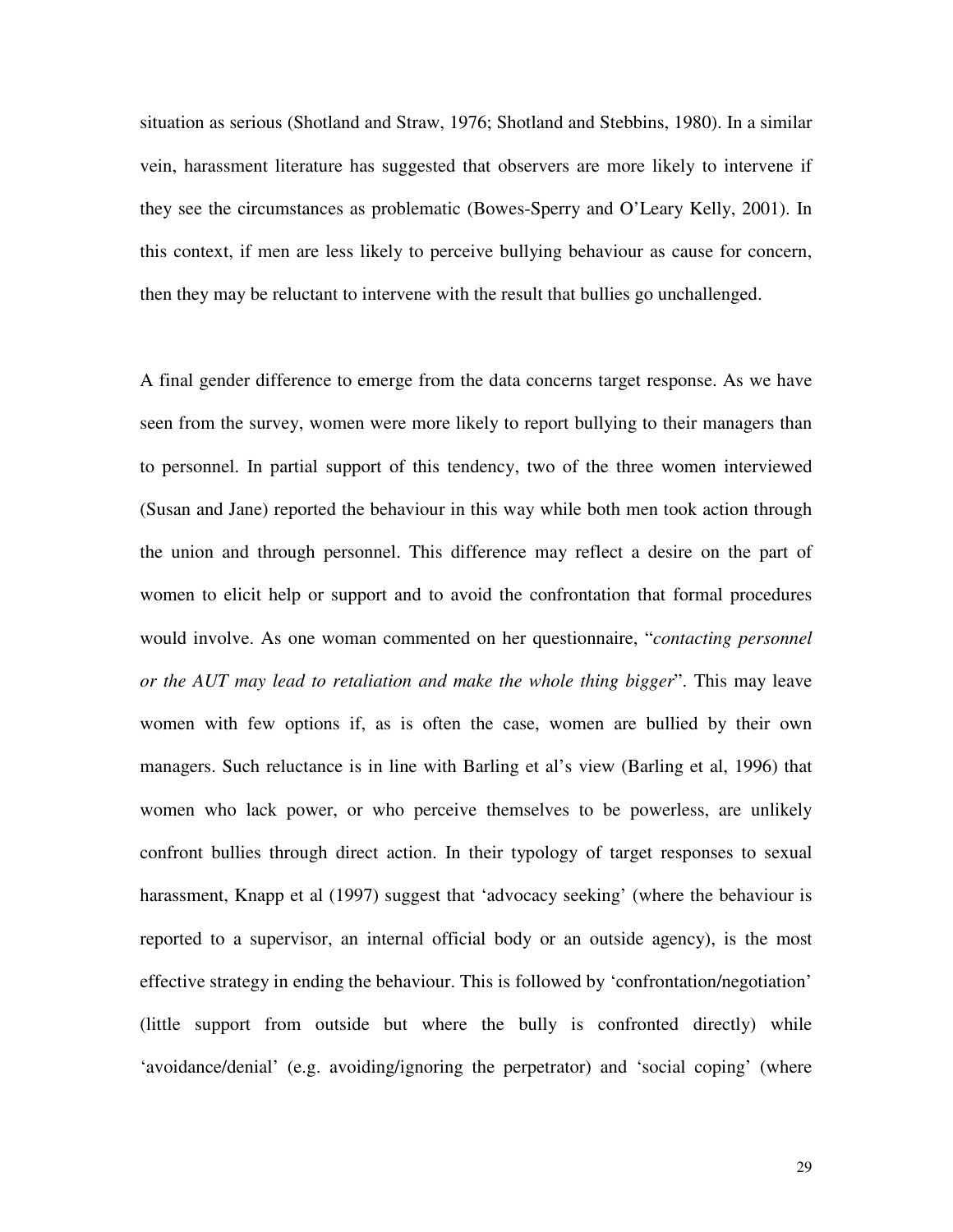support is sought from colleagues and friends) are least effective. As we have seen, all five targets 'sought advocacy' in some way though, with the exception of Mary's first period of bullying, the women did not do this through the formal complaints procedures. For some of the reasons discussed above, concerns over unwanted behaviour raised informally through managers can be more easily dismissed and/or ignored - suggesting that an important distinction needs to be made within 'advocacy seeking' strategies between formal and informal reporting procedures. In fact, even though the outcome of the formal process might be unfavourable, as in Steve's case, the exposure of the bully to public scrutiny may be sufficient to halt the behaviour.

As discussed above, both men (and none of the women) adopted what could be seen as the more aggressive 'confrontation/negotiation' tactics. By contrast, women preferred self- defensive strategies designed to out-wit the bully. Such a strategy is not included in Knapp's typology and is intended to thwart the bully in terms of specific tactics used, rather than stop the behaviour altogether - even though this would be the preferred outcome. While affording some temporary protection from the bully, such strategies are unlikely to halt the behaviour in the long term.

Linked to the nature of response is the timing of that response. Failure to stop bullying at the outset can have serious consequences if, as Allen and Lucero (1996) suggest, an 'escalation dynamic' exists whereby assaultive skills become enhanced through practice and experience. Accordingly, bullying behaviour is likely to escalate over time as the target becomes more vulnerable and dis-empowered and as the bully becomes more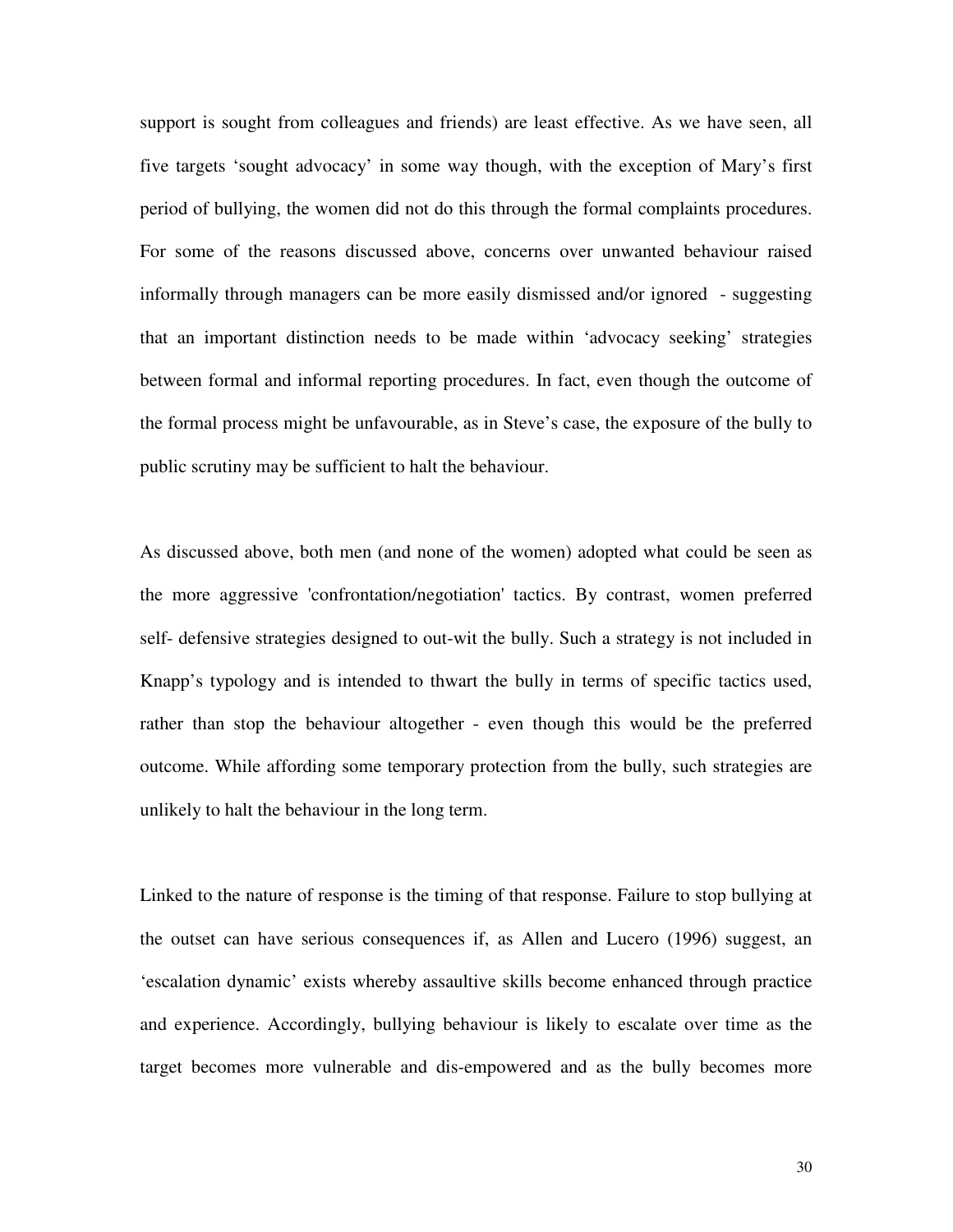successful in his or her tactics. One possibility here, and one which is supported by the interview data, is that women may take longer to initiate action with the result that bullying gets worse. In terms of Knapp et al's typology above, the escalation dynamic helps to explain why avoidance/denial and social coping strategies are unlikely to be successful in stopping the behaviour and suggests that such strategies may be counterproductive as bullying intensifies with time.

So far, we have examined some gender differences in the form and perception of bullying as well as differences in target response. Other aspects of bullying, however, appear to cut across gender. Research by Field (1996) has indicated that bullies can be either sex (leading Field to conclude that bullying is "not a gender issue" – an issue taken up later in this discussion). While we have no data from the present survey on perpetrator gender, the fact that female bullies were involved in three of the five bullying situations explored in interviews goes some way to support Field's research.

The survey and interview data suggest targets are more likely to be bullied by men and women in higher hierarchical positions (e.g. managers) than by peers. A further factor that cuts across gender therefore concerns the role played by the possession of institutional power within contexts where bullying takes place. As Clegg (1989) has noted, the 'nodal position' of certain individuals within an organizational hierarchy can mean that they have privileged access to networks and discourses that allow them to "translate phenomena into resources and resources into organizational networks of alliance, of coalition, of antagonism, of interest and of structure" (Clegg, 1989: 204).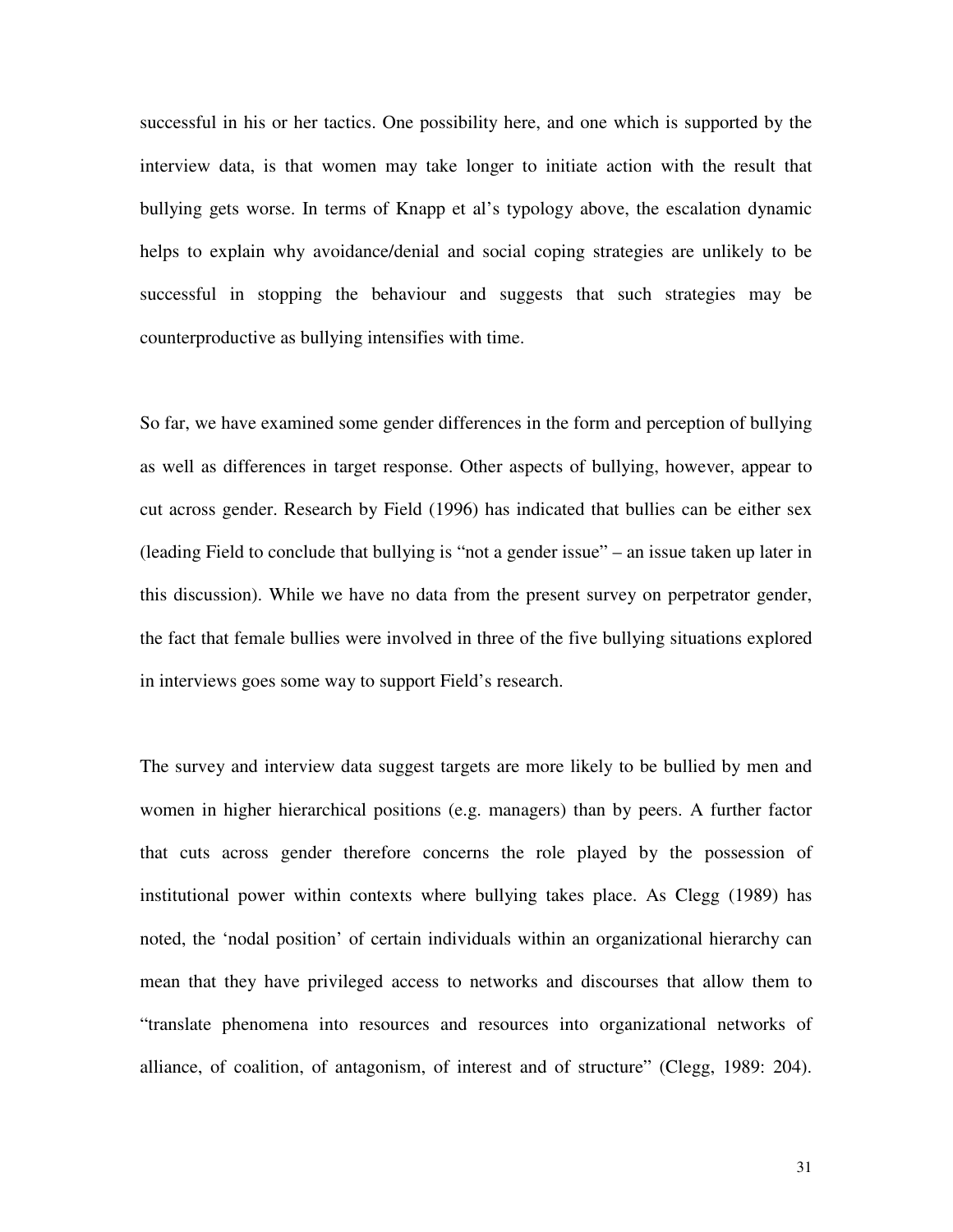Interviews indicate how such 'translation' takes place so that hierarchies and officially sanctioned structures and procedures can become a 'resource' for aggressive behaviour. In support of Hearn and Parkin's (2001) contention that bullying cannot be divorced from structures and hierarchies of power, bullies accordingly can use their power to capture and subvert organizational structures and official procedures to their own ends.

This challenges work suggesting that bureaucracies can prevent misuse of position and authority. As Kanter (1990) points out, structures and procedures are important because they help to minimize personal patronage and the abuse of power. Similarly, DuGay (2000) argues that rules of procedure as well as "restraints on the power of line management" (DuGay, 2000: 87) guard against corruption and help to ensure accountability as well as honesty and integrity in management activities. However, this does not rule out the possibility that individuals can subvert such structures and that consequently some behaviours can fall below the horizon of official visibility. Therefore, contrary to Weber's view that bureaucratic structures "diminish the dependency of the individual on the grace and power of the authorities" (Weber, 1978: 812), the successful capture and mis-use of such structures may actually serve to increased it.

The above discussion suggests that, while gender differences exist in the perception and experience of bullying, some aspects of bullying cut across and therefore can be divorced from gender. As we have seen, both male and female bullies can abuse organizational power to intimidate their targets. However, we would argue along the lines of Collinson and Hearn, (2000), that organizational power relations are themselves heavily gendered –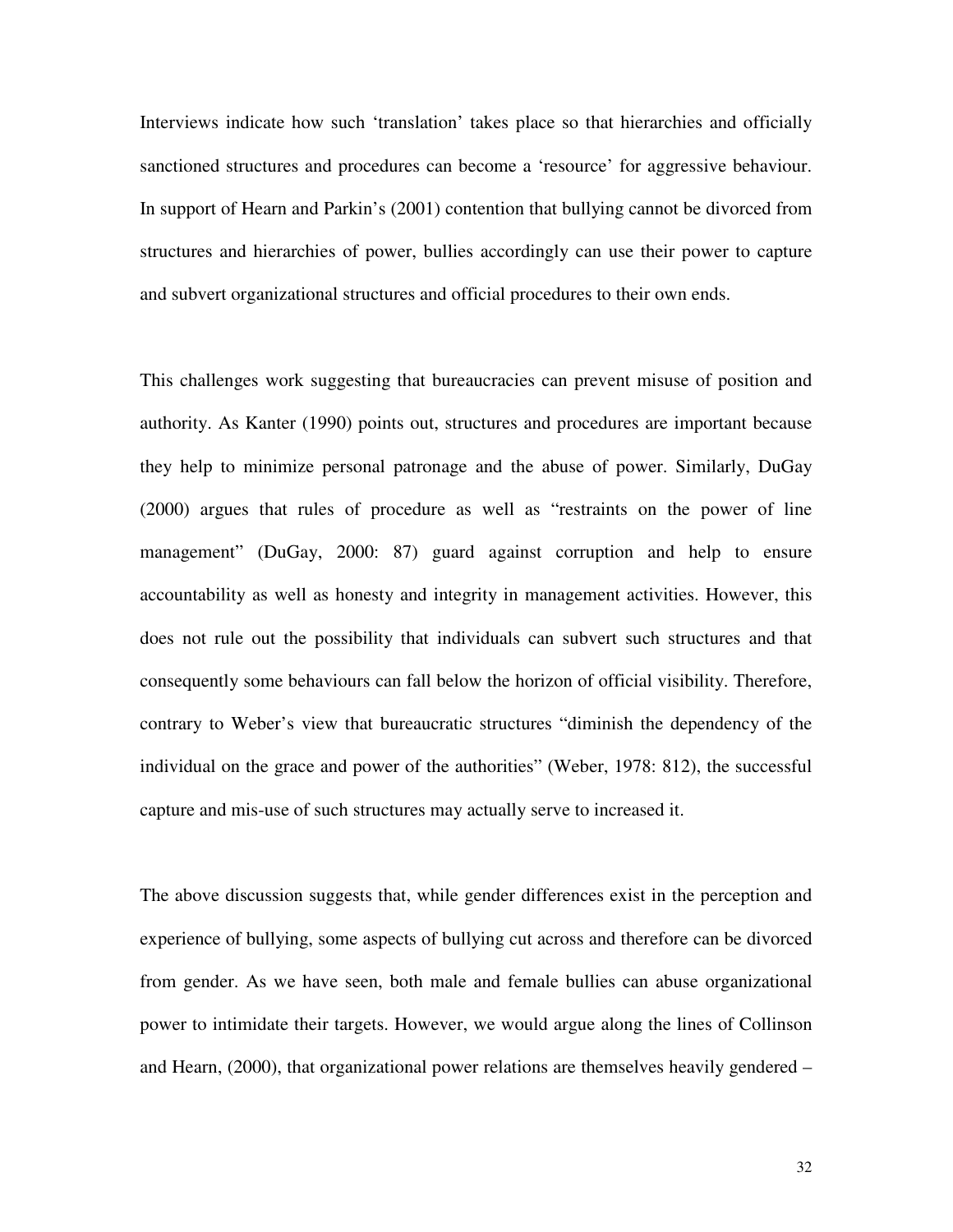not in terms of the gender of bodies that occupy managerial positions but in terms of the gendered nature of discursive practices and assumptions that underpin the performance of management. For example, as Collinson and Hearn point out, the managerial prerogative over key decisions remains the taken-for-granted norm and this prerogative can be seen as part of a highly masculine discourse based on power and control. At the same time, gendered assumptions can be discerned not just in those aggressive forms of management that underpin many bullying situations but also in initiatives such as performance reviews and performance targets, increasingly present in higher education, which can be linked to masculinist concerns with personal power and the ability to control. As Kerfoot and Whitehead (1998) suggest, both men and women can invest their sense of being in masculinist discourses. Rather than challenging the masculine hegemony of management, some women – particularly those who employ bullying tactics – may be conforming to the masculine ethic that underpins much of management practices. On this basis, while men and women may be involved as perpetrators in bullying situations and while, irrespective of gender, much of bullying involves the abuse power, such behaviour cannot be divorced from gender considerations.

#### **Conclusion**

In this article we have drawn from harassment and bullying literature to address the hitherto neglected area of gender and bullying. Drawing on work on harassment, we find gender differences in the scale and perception of bullying as well as in target response. We consider implications of these differences for by-stander intervention, for the scale of bullying and for the ability of targets to stop the behaviour. Drawing on bullying literature, we point to the critical role of organizational structures in understanding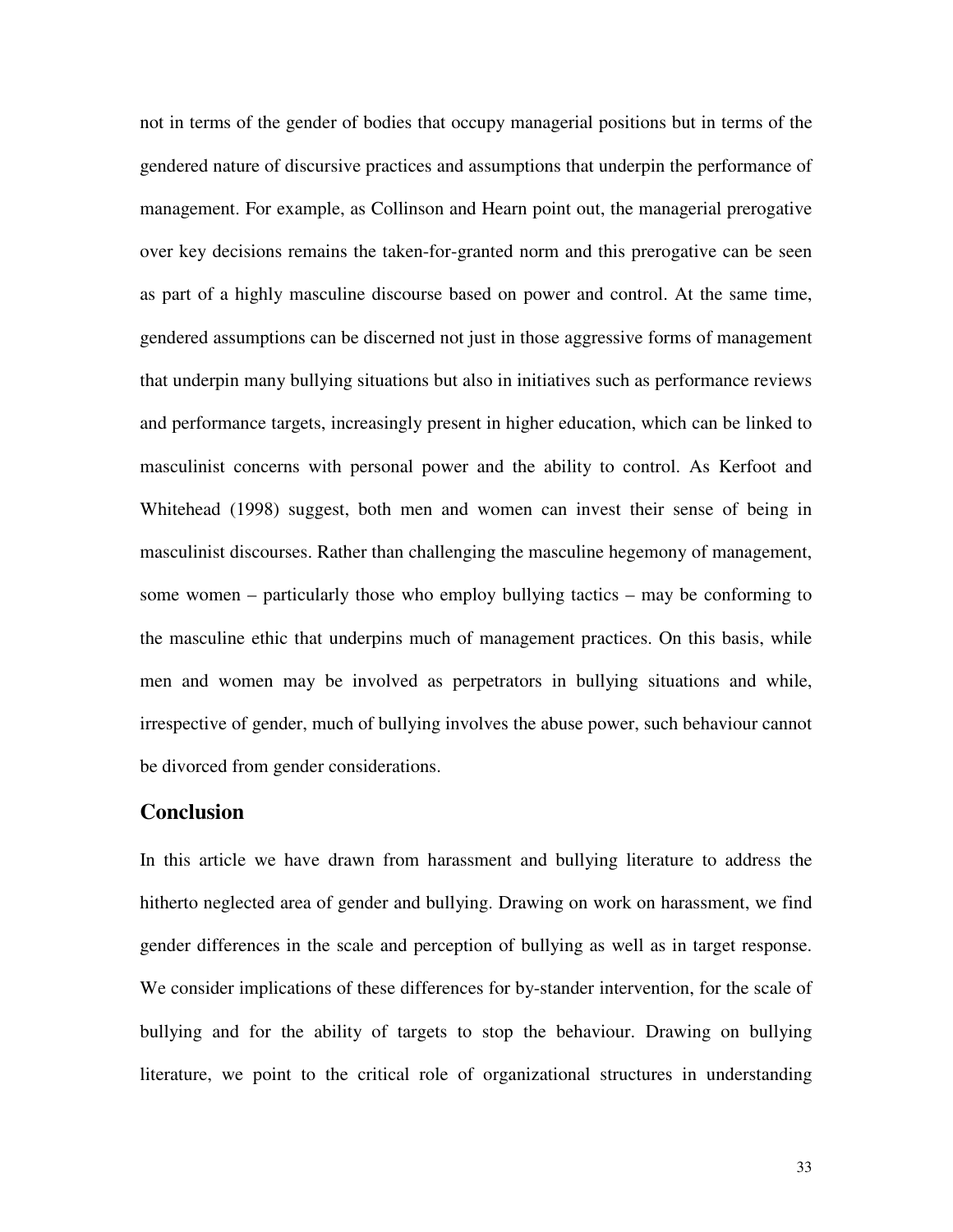bullying behaviour. In particular we refer to the capacity of bullies to capture and subvert structures and procedures to their own ends. While some aspects of bullying may cut across gender, we locate these common factors within masculinist discourses of management. This throws some light on possible interconnections between sexual harassment and bullying behaviour. While sexual harassment is 'overtly' gendered, bullying also needs to be seen as a gendered activity - although at a different and perhaps more deep-seated level. Bullying therefore needs to be put in a gendered context in order to further out understanding of this behaviour.

This study has several limitations. The low response rate, though not surprising given the nature of the study (and the unlikelihood of the questionnaire being completed if bullying had not been witnessed or experienced) raises issues around reliability and generalisability. The difficulty of contacting and gaining the trust and agreement of subjects for interviews was also an issue; it is probable that more interviews may well have added greater breadth to the data as well as greater insights into the nature and causes of bullying. An investigation of the comparability of bullying within different organizational contexts may also shed light upon a study which has focused on workers within institutions of higher education. However, despite these and other limitations, this study has offered important insights into the gendered nature of bullying and the significance of organizational contexts in influencing bullying behaviour.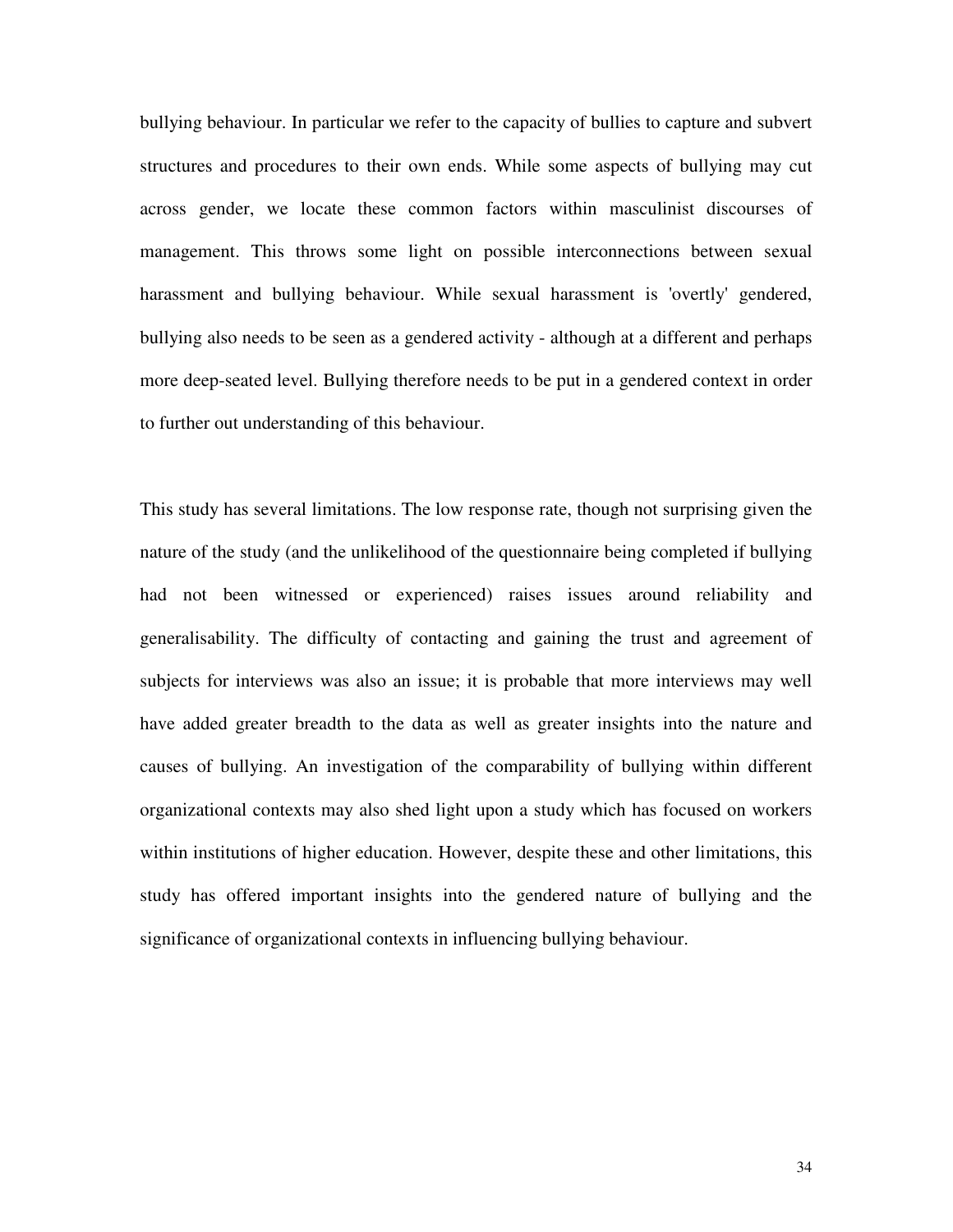### **References**

Adams, A. (1992) *Bullying at Work: How to Confront and Overcome it*, London: Virago

Allen, R. and Lucero, M. (1996) Beyond Resentment: Exploring Organizationally Targeted Insider Murder, *Journal of Management Inquiry*, 5, 86-103

AUT (2000) *Gender and Average Pay for Academic Staff in the UK*, AUT Research Report, May

Barling, J., Dekker, I., Loughlin, C., Kelloway, E., Fullagar, C. and Johnson, D. (1996) Prediction and Replication of the Organizational and Personal Consequences of Workplace Sexual Harassment, *Journal of Managerial Psychology*, 11, 5, 4-26

*The Bett Committee Report* (1999) Independent Review of Higher Education Pay and Conditions, June

Bowes-Sperry, L. and Powell, G. (1998) Sexual Harassment as a Moral Issue in M.S. Stockdale (ed.), *Sexual Harassment in the Workplace: Perspectives, Frontiers and Response Strategies,* Women and Work Series, 5, 105-124. Thousand Oaks, CA: Sage

Bowes-Sperry, L. and O'Leary-Kelly, A. (2001) *Bystander Intervention in Sexual Harassment*, paper presented to the Academy of Management Conference, Washington, August.

Brewis, J. and Grey, C. (1994) Re-eroticizing the organization: an exegis and critique, *Gender Work and Organization*, 1, 2, 67-81

Brown, A. (1997) Narcissism, Identity and Legitimacy, *Academy of Management Review,* 22, 643-686

BullyOnLine (1999) timefield@successunlimited.co.uk

Burns, S. (1995) Issues in Workplace Sexual Harassment, Law and Related Social Research, *Journal of Social Issues*, 51, 1, 192-207

Carr, P. (2000*) Bullying and Harassment in the Workplace: A Practical Guide*, London Chamber of Commerce, June

Clegg, S.R. (1989) *Frameworks of Power*. London: Sage

Cockburn, C. (1991*) In the Way of Women: Men's Resistance to Sex Equality in Organizations.* London: MacMillan.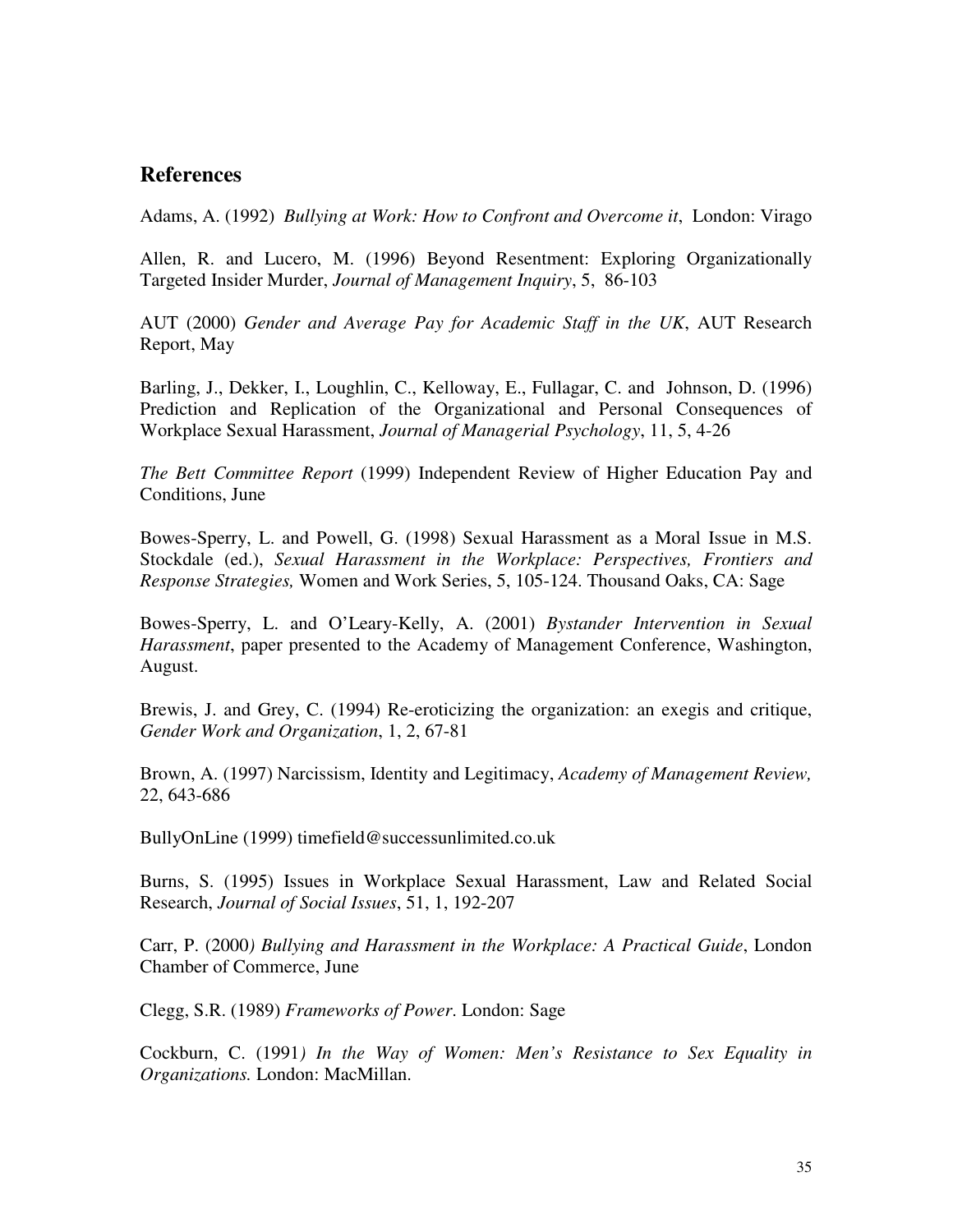Collinson, D. and Hearn, J. (2000) Critical Studies on Men, Masculinities and Managements in M. Davidson and R. Burke (eds*) Women in Management: Current Research Issues* Volume 2, Sage.

Collinson, M. and Collinson, D. (1996) It's only Dick: The Sexual Harassment of Women Managers in Insurance Sales, *Work, Employment and Society*, 10,1, 29-56

Crawford, N. (1999) Conundrums and Confusion in Organisations: the Etymology of the Word "Bully", *International Journal of Manpower,* 20, 1, 86-93

DuGay, P. (2000) *In Praise of Bureaucracy*, London: Sage

Field, T. (1997) 'Tim Field's Workplace Bullying Home Page', http://www.successunlimited.co.uk/worbal.html

Field, T. (1996) Bully in Sight: How to predict, Resist and Challenge Workplace Bullying. Wantage: Wessex Press

Gabriel, Y. (1998) An Introduction to the Social Psychology of Insults in Organizations, *Human Relations,* 5, 11, 13 – 42

Gutek, B. and Morasch, B. (1982) Sex Rations, Sex Role Spillover and Sexual Harassment of Women at Work, *Journal of Social Issues*, 38, 4, 55-74

Gutek, B. and Koss, M. (1993) Changed Women and Changed Organizations: Consequences of and Coping with Sexual Harassment, *Journal of Vocational Behaviour*, 42, 28-48

Gutek, B. (1985) *Sex and the Workplace*. San Francisco: Jossey-Bass

Hearn, J. and Parkin, W. (2001) *Gender Sexuality and Violence in Organizations*, London: Sage

HESA (1999/2000) (Higher Education Statistics Agency). WWW.hesa.ac.uk

Hoel, H. and Cooper, C. (2000) *Destructive Conflict and Bullying at Work*, Manchester School of Management, University of Manchester Institute of Science and Technology.

Kanter, R. (1990) *When Giants Learn to Dance*, London:Unwin Hyman

Kerfoot, D. and Whitehead, S. (1998) Boy's Own Stuff: Masculinity and the Management of Further Education, *Sociological Review*, 46, 3, 436-458

Knapp, D., Faley, R., Ekeberg, S. and Dubois, C. (1997), Determinants of Target Responses to Sexual Harassment: A Conceptual Framework*, Academy of Management Review*, 22, 3, 687-729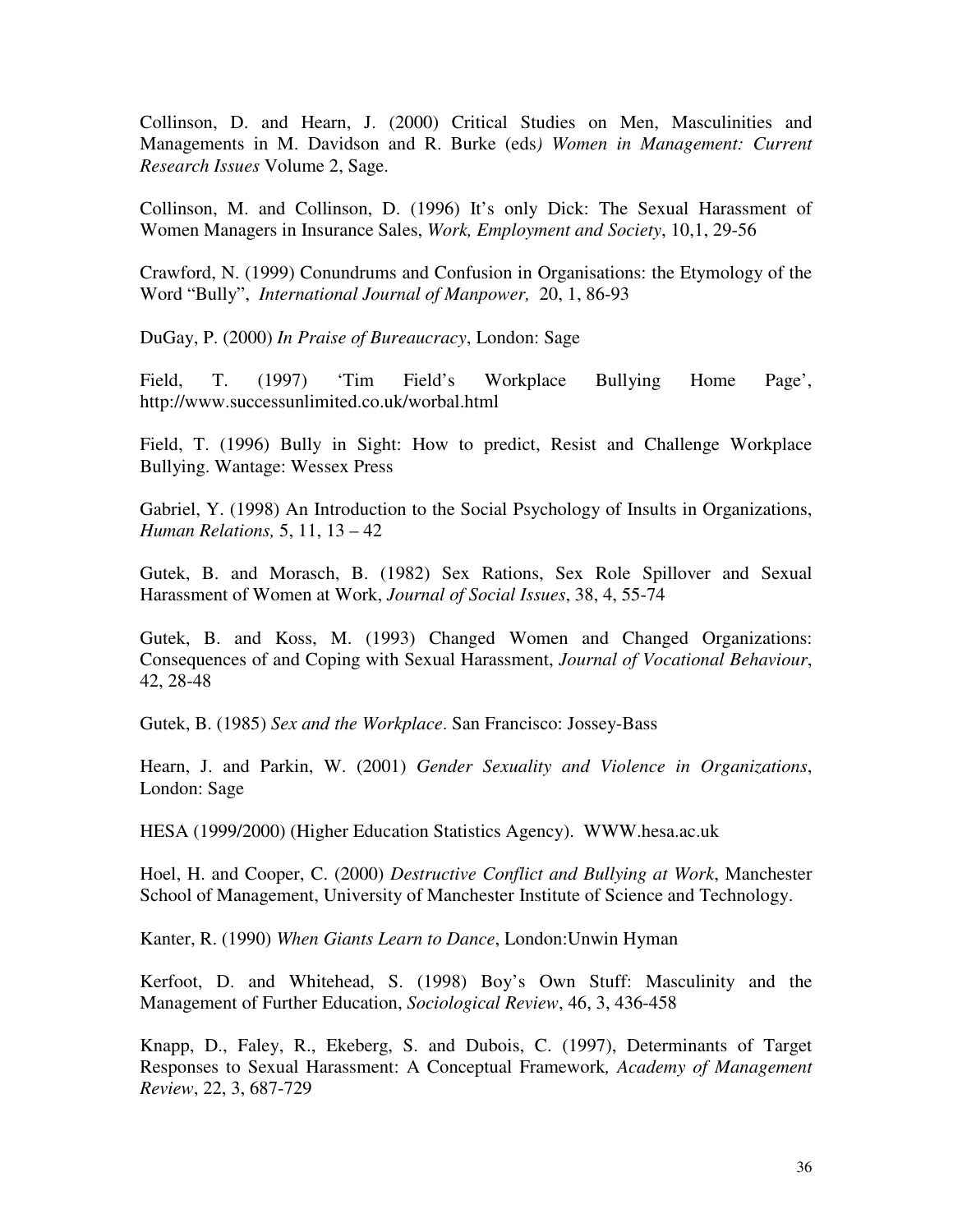Lengnick-Hall, M. (1995) Sexual Harassment Research: A Methodological Critique, *Personnel Psychology*, 48: 841-864

Lewis, D. 1999 Workplace Bullying – Interim Findings of a Study in Further and Higher Education in Wales, *International Journal of Manpower*, 20, 2, 106-118

Lucero, M., Middleton, K. and Valentine, S. (2001) *Improving Future Responses to Sexual Harassment: Lessons from the Decisions of Labour Arbitrators*, paper presented at the Western Academy of Management Conference, Sun Valley, ID, June

MacKinnon, C. (1979)The Sexual Harassment of Working Women, New Haven, CT: Yale University Pess

McMahon, L. (2000) Bullying and Harassment in the Workplace, *International Journal of Contemporary Hospitality Management*, 12, 6, 384-387

Miller, L. (1997) Not Just Weapons of the Weak: Gender Harassment as a Form of Protest for Army Men, *Social Psychology Quarterly*, 60, 1, 32-51

Manufacturing Science Finance (MSF) (1994) *Bullying at Work: Confronting the Problem*, London: College Hill Press

Manufacturing Science Finance (MSF) (1995) *Bullying at work: How to Tackle it: A guide for MSF representatives and members,* London*:* College Hill Press

O'Leary-Kelly,A., Paetzold, R. and Griffin, R.. (2000) Sexual Harassment as Aggressive Behavior: An Actor-Based Perspective, *Academy of Management Review,* 25, 2, 86-105

Pryor, J.B. and Day, J.D. (1988). Interpretations of Sexual Harassment: An Attributional Analysis, *Sex Roles*, 18, 405-417

Quine, L. (1999) Workplace bullying in the NHS community Trust: Staff questionnaire survey, *British Medical Journal* (BMJ) Vol. 318, 228-232

Rayner,C., Sheehan, M. and Barker, M. (1999) Theoretical Approaches to the Study of Bullying at Work, *International Journal of Manpower*, 20, 2, 11-15

Rayner, C. (1997) Incidence of Workplace Bullying, *Journal of Community and Applied Social Psychology*, Vol. 9, 3,199-208

Ritchie, J. and Spencer, L. (1996) Qualitative Data Analysis for Applied Policy Research, in A. Bryman and R. Burgess (eds) *Analyzing Qualitative Data*, London: Routledge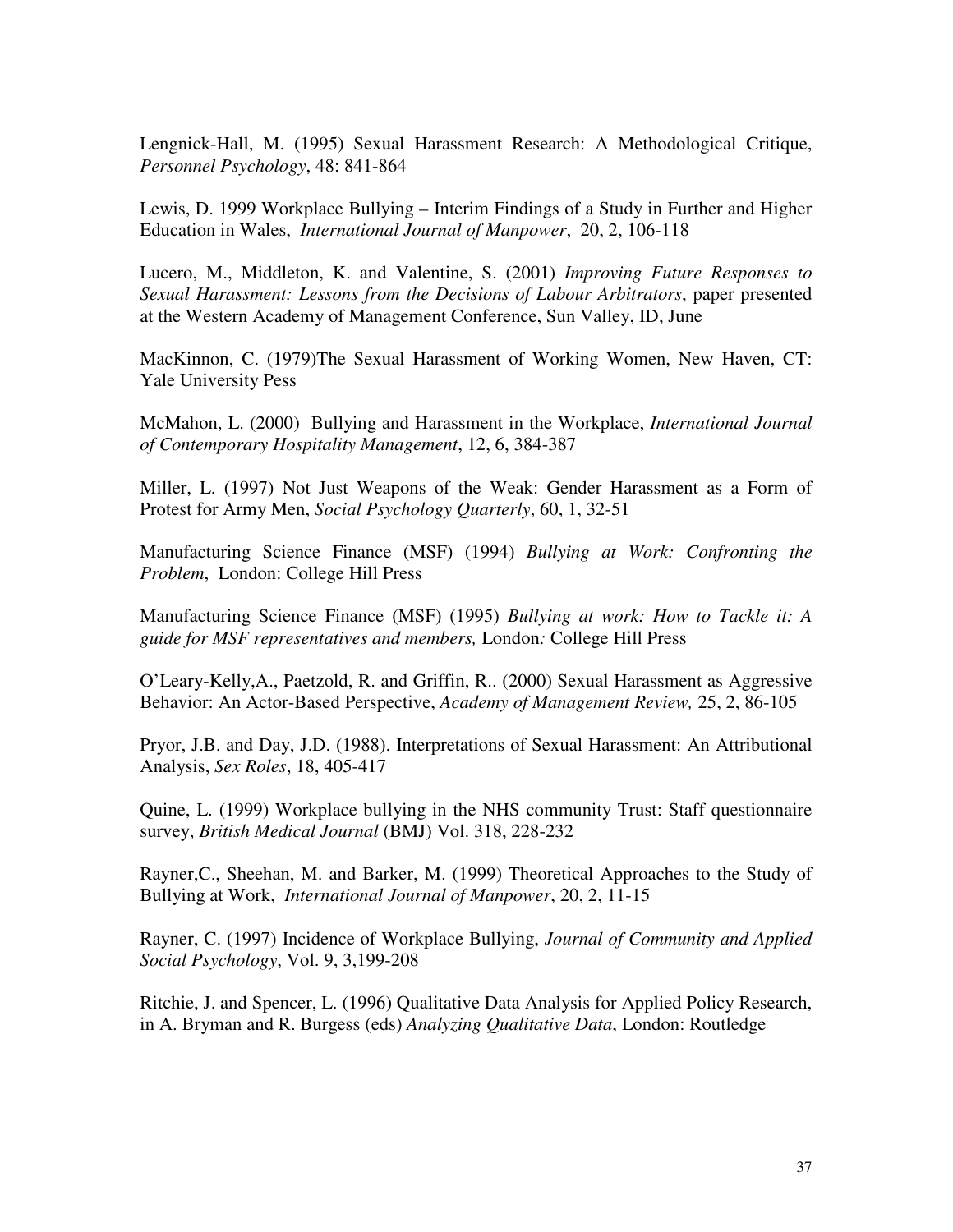Seligman, M. (1974) Depression and Learned Helplessness, in R. Friedman and M. Katz (eds.), *The Psychology of Depression: Contemporary Theory and Research*, Washington, DC: Winston-Wiley

Shotland, R and Stebbins, C. (1980) Bystander response to Rape: Can a Victim attract Help?, *Journal of Applied Social Psychology*, 10 (6): 510 - 527

Shotland, R. and Straw, M. (1976) Bystander Response to an Assualt: when a man attacks a women, *Journal of Personality and Social Psychology*, 34 (5): 990-000

Strauss, A. and Corbin, J. (1990) *Basics of Qualitative Research*. Newbury Park, CA: Sage

Summers, T., DeNisi, A. and DeCotiis, T. (1989) Attitudinal and Behavioural Consequences of Felt Job Stress and its Antecedent Factors*, Journal of Social Behaviour and Personality*, 4, 503-520

Tedeschi, J.T. and Felson, R.B. (1994) *Violence, Aggression and Coercive Actions*, Washington, DC: American Psychological Association

Thacker, R.A. and Ferris, G.R. (1991) Understanding Sexual Harassment in the Workplace: The Influence of Power and Politics within the Dyadic Interaction of Harasser and Target, *Human Resource Management Review*, 1, 23-37

Thacker, R.A. (1992) A Descriptive Study of Behavioral Responses to Sexual Harassment Targets: Implications for Control Theory, *Employee Responsibilities and Rights Journal,* 5, 2, 155-171

Thacker, R.A. (1996) A Descriptive Study of Situational and Individual Influences upon Individuals' Responses to Sexual Harassment, *Human Relations*, 49, 8, 1105 - 1123

Weber, M. (1978) *Economy and Society*, 2 vols, Los Angeles: University of California

Weiner, B. (1983) Some Methodological Pitfalls in Attributional Research, *Journal of Educational Psychology*, 75: 530-543

Weiner, B. (1985) An Attributional Theory of Achievement Motivation and Emotion, *Psychological Review*, 92, 548-573